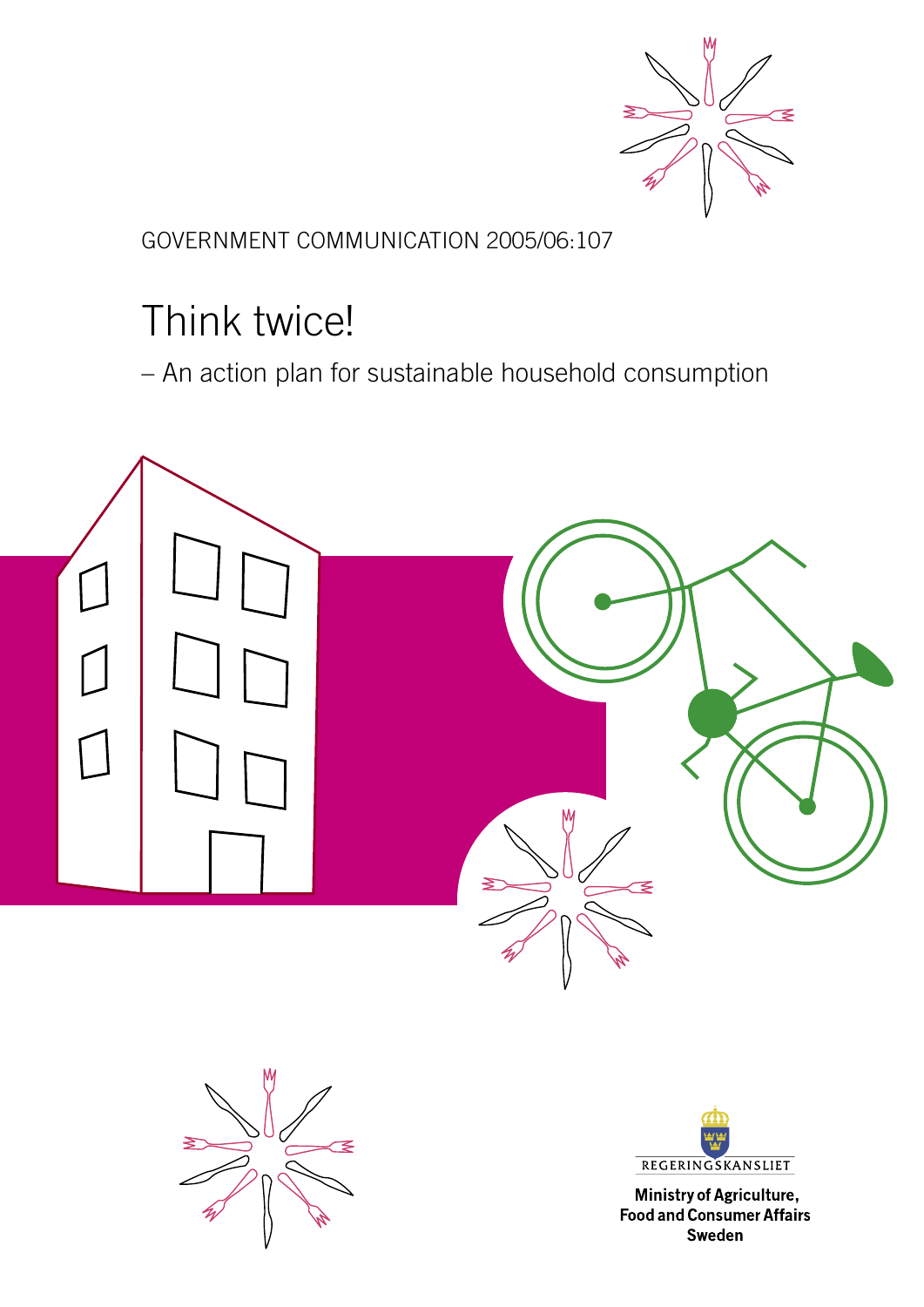Think twice! – An action plan for sustainable household consumption Skr.

2005/06:107

# Summary

Through changes to everyday consumption Swedish consumers can contribute towards reducing injustices and environmental degradation, while at the same time improving their own personal health, as well as their personal finances. Therefore, working towards achieving more sustainable household consumption patterns is an important matter. Sustainable household consumption means a consumption of goods and services that meets human needs and provides increased quality of life, while at the same time minimising the negative impact of consumption on health and environment, to benefit fair and just development in Sweden and globally.

The Government's continuing measures towards sustainable household consumption will focus on enabling sustainable consumption, on strengthening the motivation for a behaviour change and on increasing consumer commitment to the issue of sustainable consumption. Future work will focus on the issues of how to eat, live and travel sustainably. Sweden should also continue to actively take part in ensuring that sustainable consumption issues are given priority at the international level, mainly within the UN but also within the EU and the OECD.

The action plan also aims to make the concept of sustainable consumption more comprehensible, by describing several of the measures that the Government has taken in order to promote a change in consumption patterns.

The Government's collected efforts towards sustainable consumption patterns will be monitored annually with the help of eight indicators for sustainable household consumption. An evaluation will be performed in 2009.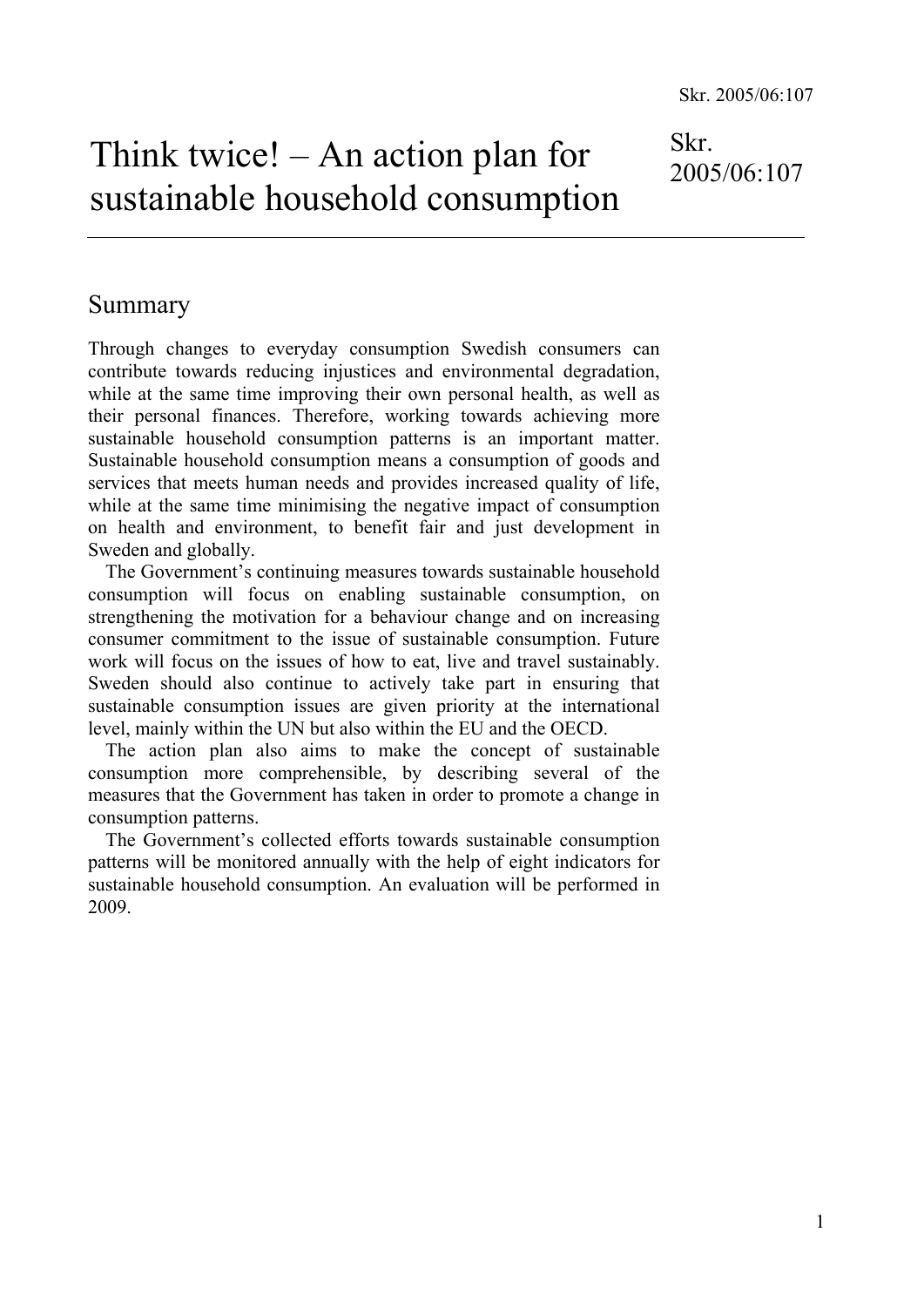# Table of Contents

|                             |                                                                 | An action plan for sustainable household consumption – scope and |  |  |
|-----------------------------|-----------------------------------------------------------------|------------------------------------------------------------------|--|--|
| $\mathcal{D}_{\mathcal{L}}$ | How can we break the trend towards unsustainable consumption? 6 |                                                                  |  |  |
|                             | 2.1                                                             |                                                                  |  |  |
|                             |                                                                 | 2.1.1                                                            |  |  |
|                             | 2.2                                                             |                                                                  |  |  |
|                             |                                                                 | 2.2.1                                                            |  |  |
|                             | 2.3                                                             | Creating a commitment to sustainable consumption 13              |  |  |
|                             |                                                                 | 2.3.1                                                            |  |  |
| 3                           | How can we achieve sustainable consumption patterns? – What     |                                                                  |  |  |
|                             |                                                                 |                                                                  |  |  |
|                             | 3.1                                                             |                                                                  |  |  |
|                             | 3.2                                                             |                                                                  |  |  |
|                             | 3.3                                                             |                                                                  |  |  |
|                             |                                                                 |                                                                  |  |  |
|                             | 41                                                              |                                                                  |  |  |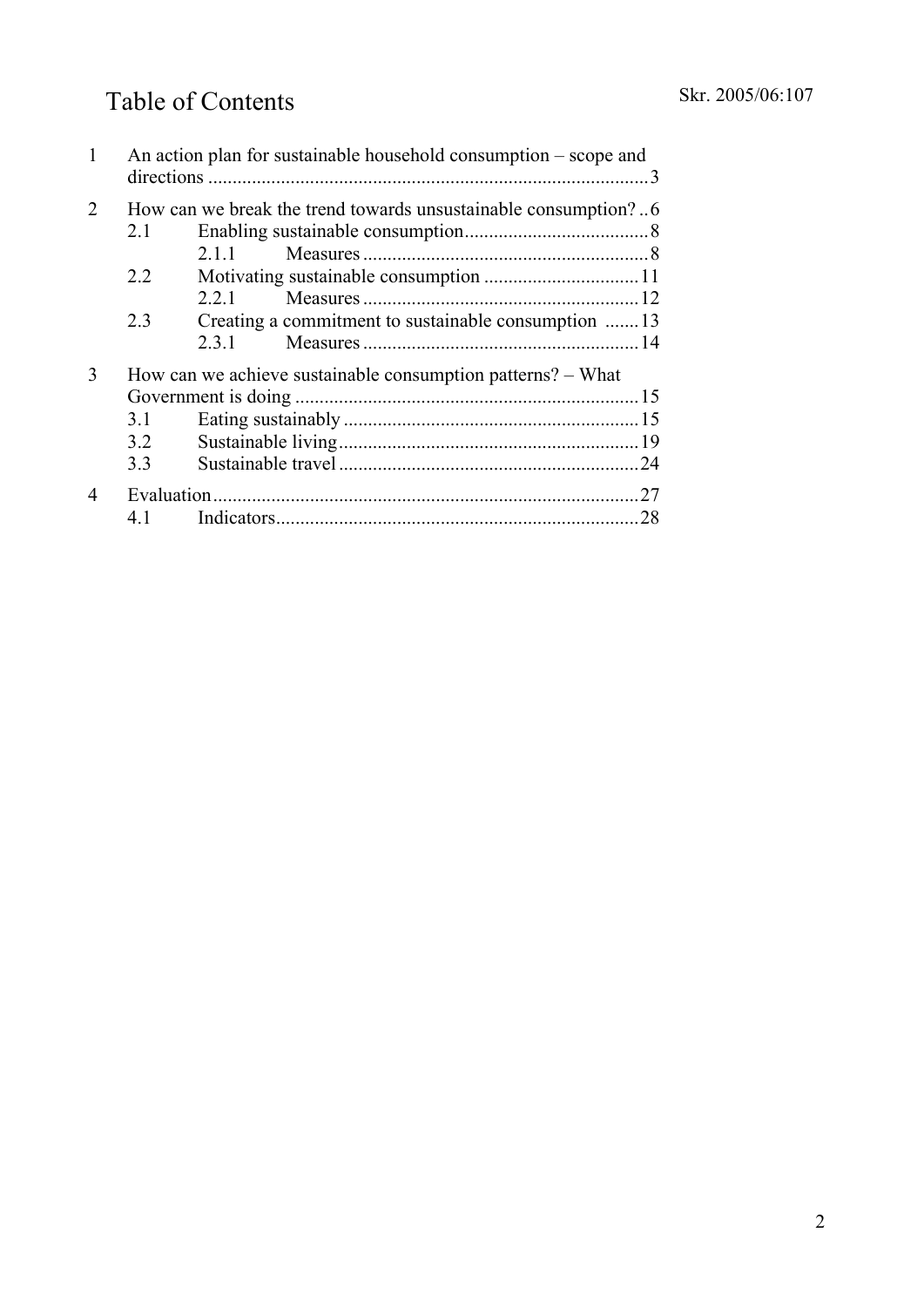# 1 An action plan for sustainable household consumption – scope and directions

Summary: It is important to work towards more sustainable household consumption patterns. The efforts towards sustainable household consumption will focus on people eating, living and travelling sustainably. Sweden will continue to work proactively towards sustainable consumption issues being given priority at the international level, mainly within the UN but also within the EU and the OECD.

#### *Why do we need an action plan for sustainable household consumption?*

All of us – within the public sector and the private sector as well as in our role as consumers – must contribute if we are to achieve sustainable development, both in Sweden and globally. Environmental issues have long been on the agenda and major changes have taken place with regard to the degree of environmental awareness of our consumption. In recent years the social consequences of our consumption have, to an increasing degree, come into focus, such as with regard to our health and global development. Through our consumption habits, however, we still continue to create unsustainable development, and in order for future generations to be able to meet their needs, changes must be made in several areas.

A change in consumption and production patterns, together with poverty reduction measures, have been pointed out by the Government as being among the most pressing related to the follow-up of the commitments made in connection with the 2002 UN Johannesburg summit. Despite the fact that the impact of any single household on the environment, economics and society is not of any major consequence, the total impact from all households will, however, be significant.

There are many studies showing how consumption in Sweden and in Europe affects development. A report from the European Environmental Agency (EEA Report 11/2005) on the consumption habits of European households and the environment, shows that household consumption in Europe has increased by almost one-third in the last decade. While economic growth is a prerequisite for sustainable development the EEA report shows that the environmental footprints of Swedish consumers – i.e. the degree of environmental impact that consumers have on the environment measured in area, hectares (ha) – is substantial (7.0 ha), even when compared to the European average (4.9).

Swedish consumption is not only a domestic concern but also affects the rest of the world. Seven per cent of the world population lives within the EU, but we are responsible for 17 % of total consumption. Swedes consume an increasing degree of imported goods, chiefly as a result of the increased use of imported primary produce within the food industry.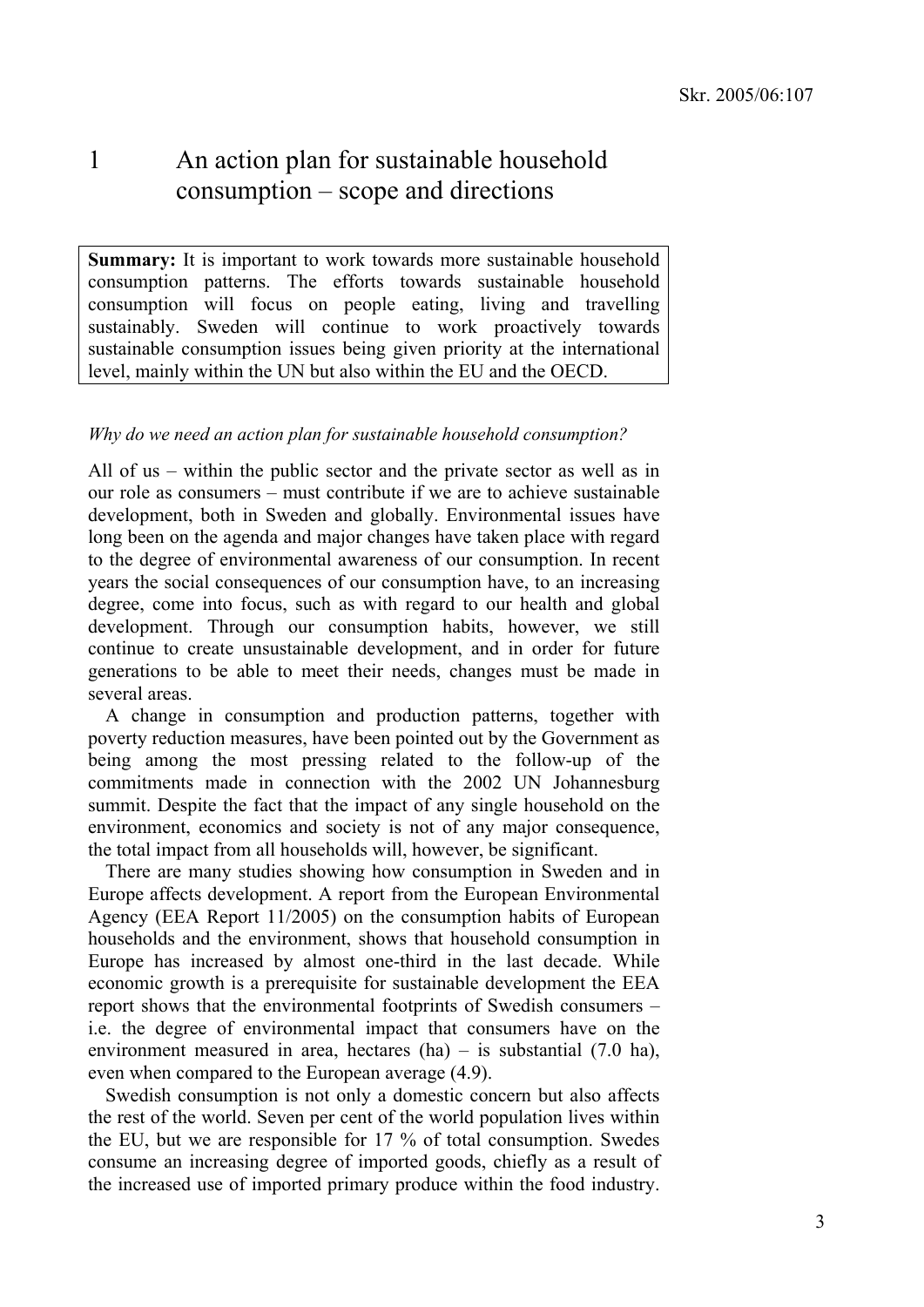However, this also applies to a number of other products, such as electronics. The extraction of natural resources, as well as the production, processing and transport that we utilise, frequently take place outside of Sweden.

Swedish consumers to an increasing degree also affect developments in countries outside of Europe, through increased travel. There is a sharply increasing trend in the number of longer trips outside of the country. As tourists, Swedish consumers affect the social, environmental and economic development in the countries to which we travel, both through the trip itself and through the consumption patterns we have while in the country.

Life expectancy in Sweden has increased, but the number of years during which citizens can be expected to enjoy good health is not increasing at the same rate. Despite the largely favourable development regarding health there are some types of diseases that are on the increase. Among the most worrying of these is the increase in obesity and the ensuing complications of this condition. Overweight and obesity are lifestyle diseases that are closely related to our consumption patterns and where marked differences can be seen between different socioeconomic groups.

As for the utilisation of natural resources, e.g. to heat houses, technological development has brought with it several gains, including some with respect to energy consumption. This development has been favourable for certain high-income households, resulting in a strengthening of their personal finances. The increased consumption space has to a large degree been used for increased unsustainable consumption, which counteracts sustainable development. This complex of problems is usually called the rebound effect.

This action plan also details the efforts towards achieving sustainable household consumption, taking as its point of departure the Swedish Government sustainable development strategy, and the Swedish Government consumer policy strategy. The action plan is part of the Government's efforts towards developing a programme for sustainable consumption and production (SCP), in accordance with the commitments made at the Johannesburg summit. The next step is an action plan regarding SCP issues for the private sector and the public sector, which is intended to be launched at the end of 2006.

#### *How can we think twice?*

Through changes to everyday consumption Swedish consumers can contribute towards reducing injustices and environmental degradation, while at the same time improving their own personal health, as well as their personal finances. Therefore, working towards achieving more sustainable household consumption habits is an important matter for the Swedish Government. In order to obtain a change in consumption patterns radical measures must be taken, such as changing consumer habits and level of demand. One fundamental problem is that the price of goods and services generally does not reflect the costs to society that a product generates. The costs of 'negative external effects', i.e. effects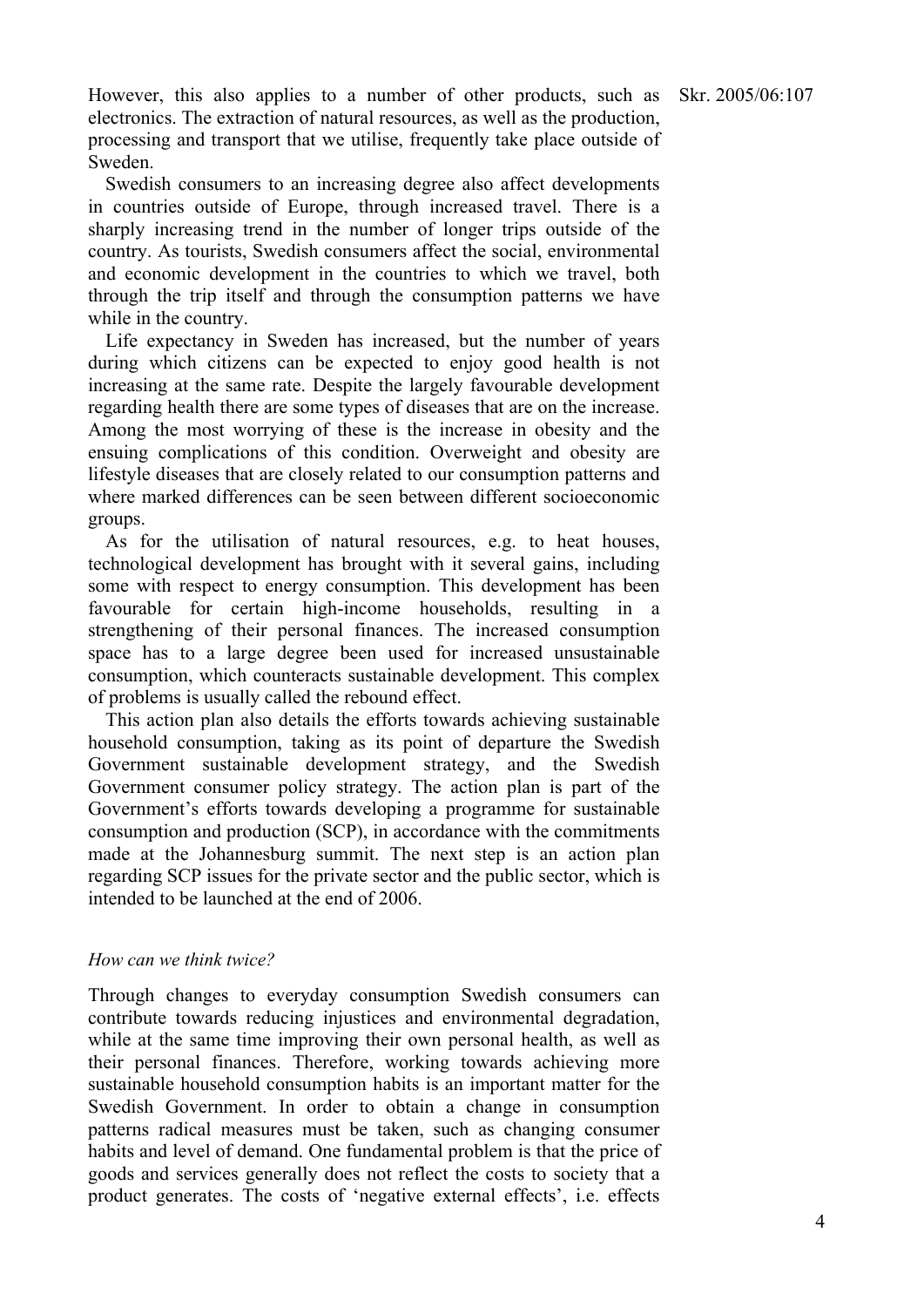such as environmental degradation, noise and congestion, are rarely internalised in the price. This sends the wrong signals to consumers regarding the actual price of the product and those who lose out are, in most cases, society and the environment, which have to bear the costs. Within several areas of politics the government is now employing various economic control instruments in order to achieve sustainable consumption patterns, such as within the fields of consumer, transportation, energy and fiscal policies.

Sustainable development in Sweden is intimately connected with sustainable development in the rest of the world. Our consumption patterns and our line of policy affect others and at the same time we are affected by theirs. Consequently it is important that Sweden continue to take an active part in the international efforts regarding sustainable consumption patterns, primarily within the UN but also within the EU and the OECD, through the exchange of experience and knowledge. Within the framework of the UN's follow-up of the Johannesburg declaration Sweden has taken the lead of a Task Force on sustainable lifestyles, one of the so called Marrakech Task Forces. Members of the Task Force include Senegal, Argentina, Italy and United Kingdom, UNEP and a number of NGOs as well as research institutes. Sweden will also host the third international expert meeting on the 10-year framework of programmes for sustainable consumption and production in 2007.

#### *What is sustainable consumption?*

Sustainable household consumption means a consumption of goods and services that meets human needs and provides increased quality of life while at the same time minimising the negative impact of consumption on health and environment, to benefit fair and just global development. Sustainable consumption could also spur economic growth. The vision for the Government's efforts is to make household consumption sustainable.

The three dimensions of sustainability – environmental, economic and social – are not always entirely compatible. An action or a measure that is beneficial to the environment may not necessarily be socioeconomically effective or positive with respect to a globally fair and just development. Therefore it is of key importance to take all three dimensions into consideration in the formation and development of policies and measures.

Traditional economic research usually equates consumption with the purchase of goods or services, a perspective that gives a limited picture of consumption. Today's research instead frequently views consumption as a process involving four steps: purchase, adjustment, utilisation and consumption. In the research anthology 'Consumers and Power' – Utilising and Maintaining Resources (eds. Ellegård and Sturesson, 2002) the concepts of 'consumer' and 'consumption' have been analysed by different researchers. Consumption originates in a desire to meet basic human needs such as eating and sleeping, but has developed over time and has now also come to include choice of lifestyle. Many researchers claim that consumption has an existential function, in that it is through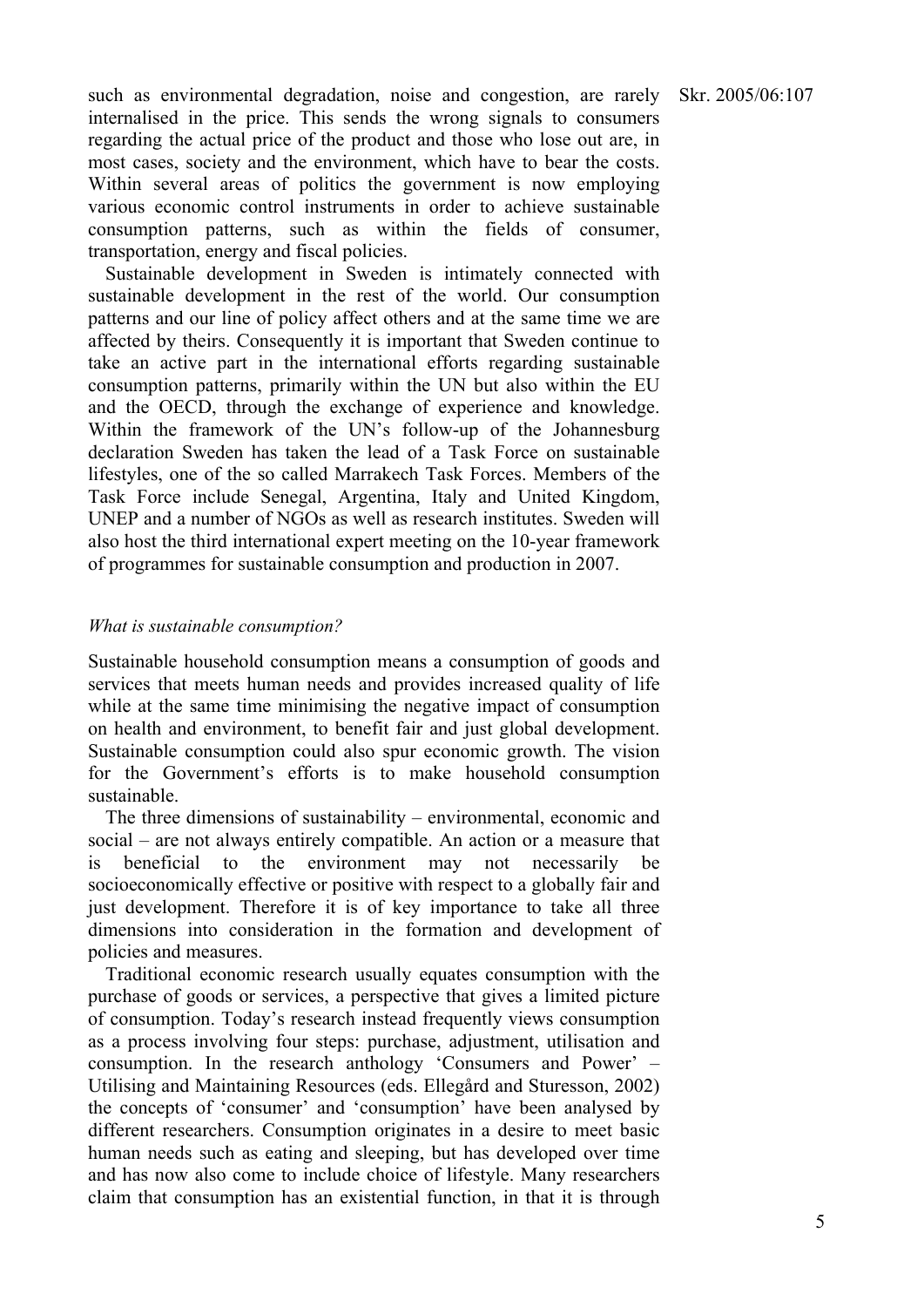our consumption that we tell the world who we are. Consumption has come to be a way of expressing socioeconomic group membership, status, etc.

The proportion of the total Swedish household consumption made up by the consumption of goods is decreasing in favour of service consumption, such as restaurant visits, taxi rides and culture. A substantial part of Swedish growth takes place within the service sector, which today stands for approximately 75 % of the total Swedish GDP. This does not mean, however, that the overall consumption of goods is decreasing. An increase in service consumption could prove to have positive effects on the environment, as energy intensity and the degree of utilisation of natural resources for these types of products often tend to be low.

#### *Eating, living and travelling – the focus areas of the action plan*

This action plan focuses on how to eat, live and travel sustainably, that is to say, on food, housing and transportation. These three areas of consumption are responsible for approximately half of all the negative strain on health, society and environment, while simultaneously, Swedish households spend slightly more than half of their disposable income after taxes on these areas.

Consumption is dependent on production and vice-versa. Consumption and production are frequently referred to as a single concept; sustainable consumption and production (SCP) patterns. It might be difficult to distinguish between which impact is derived from consumption or production patterns. This action plan has the consumer perspective as its point of departure and focuses on household consumption. Production patterns will be further developed in a future action plan, together with private sector and public sector consumption.

# 2 How can we break the trend towards unsustainable consumption?

**Summary:** The Government's continuing measures towards sustainable household consumption will focus on enabling sustainable consumption, on strengthening the motivation for a behaviour change and on increasing consumer commitment to the issue of sustainable consumption. Increased cooperation between different stakeholders is necessary in order to achieve sustainable household consumption.

Working towards achieving more sustainable consumption patterns among Swedish households is an important task. In order to achieve this, consumers must change their behaviour. A report from the Swedish Environmental Protection Agency (Naturvårdsverket, 5226, July 2002) provides an overview of knowledge on consumption patterns and environmental behaviour according to relevant research. Our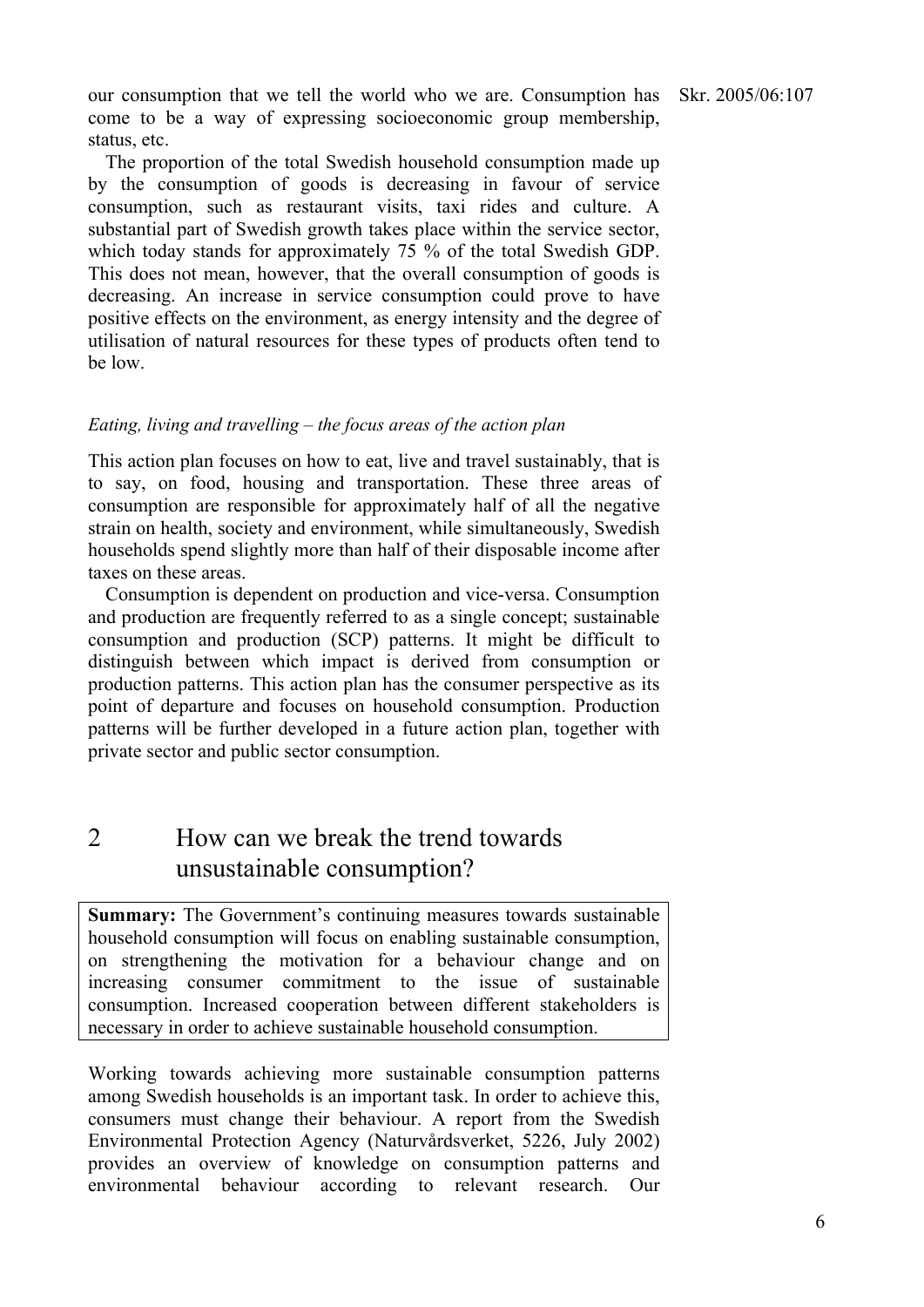Skr. 2005/06:107

consumption patterns are integrated with, and develop in accordance with, the infrastructural, technical, cultural, historical, geographical and socioeconomic conditions that apply in the society in which we live. They form and change constantly in interaction with politics, the surrounding world as well as with public and personal finances. Our consumer choices are not always completely unbiased, but are also formed by the conditions that the surroundings offer, such as our financial resources, the location of jobs and grocery shops, the opportunities for using public transportation, our health, proximity to a waste disposal site or whether it is socially acceptable to choose an environmentally adapted lifestyle. Certain groups, such as the disabled, those with limited financial resources and the elderly, have specific needs that to a large extent affect their behaviour.

An analysis of the impact of certain household types on the environment shows that households containing high income earners and co-habitants with or without children are those that are responsible for the most substantial environmental impact, when measured in the form of carbon dioxide emissions. Single-family dwellings also create a bigger strain on the environment than do tenant households.

Substantial parts of our everyday consumption are made up of habitual actions. We perform such actions without evaluating all possible consequences of our choice or all possible alternative options. Habits are formed, among other things, to facilitate everyday living and are often hard to break.

One widespread view is that in order to establish a behaviour change, consumers' attitudes and values must also be changed. Research shows, however, that positive attitudes towards sustainable development are not always sufficient to accomplish a change. A change requires a combination of measures aimed at removing obstacles, in order to create opportunities and measures for creating incentives, as well as steps intended to create a commitment in these issues.

#### *Enable, motivate and commit for sustainable consumption*

The Government's ambition for its future efforts is to enable consumers to consume sustainable and, further, to strengthen their motivation to change their behaviour and increase their commitment to the issue of sustainable consumption. This is best done by employing a mix of control instruments and tools. Control instruments and tools can be divided into three different groups: economic (taxes, charges and grants), administrative (acts and ordinances) and informative (labelling and providing information about the impact of different products on the environment, on society and on humans). Different control instruments and tools complement each other. While control instruments have a management function, tools assist in a decision process. Education and information can contribute to making the implementation of various control instruments effective. Education, information and various forms of dialogues might, for example, form the basis for the introduction of an economic control instrument, or serve to increase the knowledge of the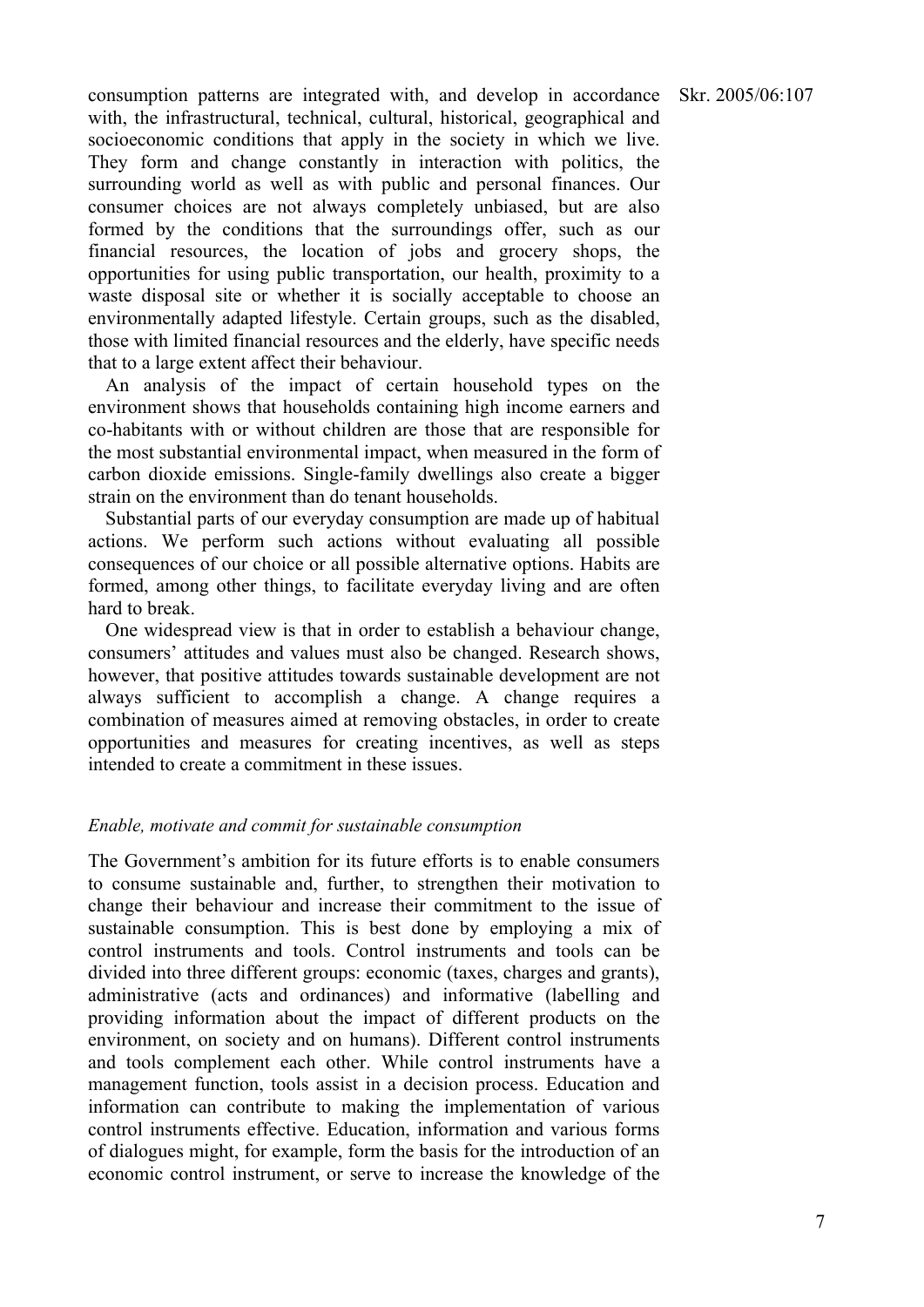fact that economic control instruments exist and how to best employ Skr. 2005/06:107 them.

Cooperation between various actors in society is important for promoting sustainable development and also to obtain positive effects of measures that have already been implemented. In order to achieve better collaboration we need a higher degree of cooperation with public authorities, the private sector, NGOs, trade associations, etc.

# 2.1 Enabling sustainable consumption

In order to enable sustainable consumption, administrative and communicative control instruments might be used to provide consumers with knowledge and opportunities based on which they can act.

As for creating opportunities, this requires different actors to take on responsibility. In particular this applies to the Riksdag (Swedish Parliament), the Government, municipalities, county councils, producers and retailers. The Riksdag and the Government create opportunities by employing administrative control instruments and tools, such as acts and ordinances. The authorities also play an important role, e.g. by providing objective information.

Municipalities and county councils have a central function with regard to community planning, such as when it comes to the provision of public transportation and waste management. These may also set a good example, disseminate positive experiences, prioritise consumer affairs assistance, integrate sustainable consumption into all relevant decisions, as well as making basic requirements on sustainability when contributing towards projects and organisations. The municipal consumer advisers and energy advisers, together with the Agenda 21 coordinators, also play an important role regarding dissemination of information and the forwarding of knowledge. Elementary schools, high schools, universities, colleges and the adult education system all play an important role as knowledge builders and providers.

The private sector is also responsible for ensuring that product quality and design create a minimal negative influence on personal health and on the environment, i.e. providing a sustainable product range and utilising sustainable production methods. Producers are also responsible for managing the waste generated by certain products.

#### **2.1.1 Measures**

In order to enable sustainable consumption the Government intends to further develop and work on the following measures.

### • **Increased organic production and public consumption of organic labelled food**

In order to stimulate a positive development of the market for organic labelled food the Government considers the consumption of certified organic food within the public sector to be too low and that it needs to be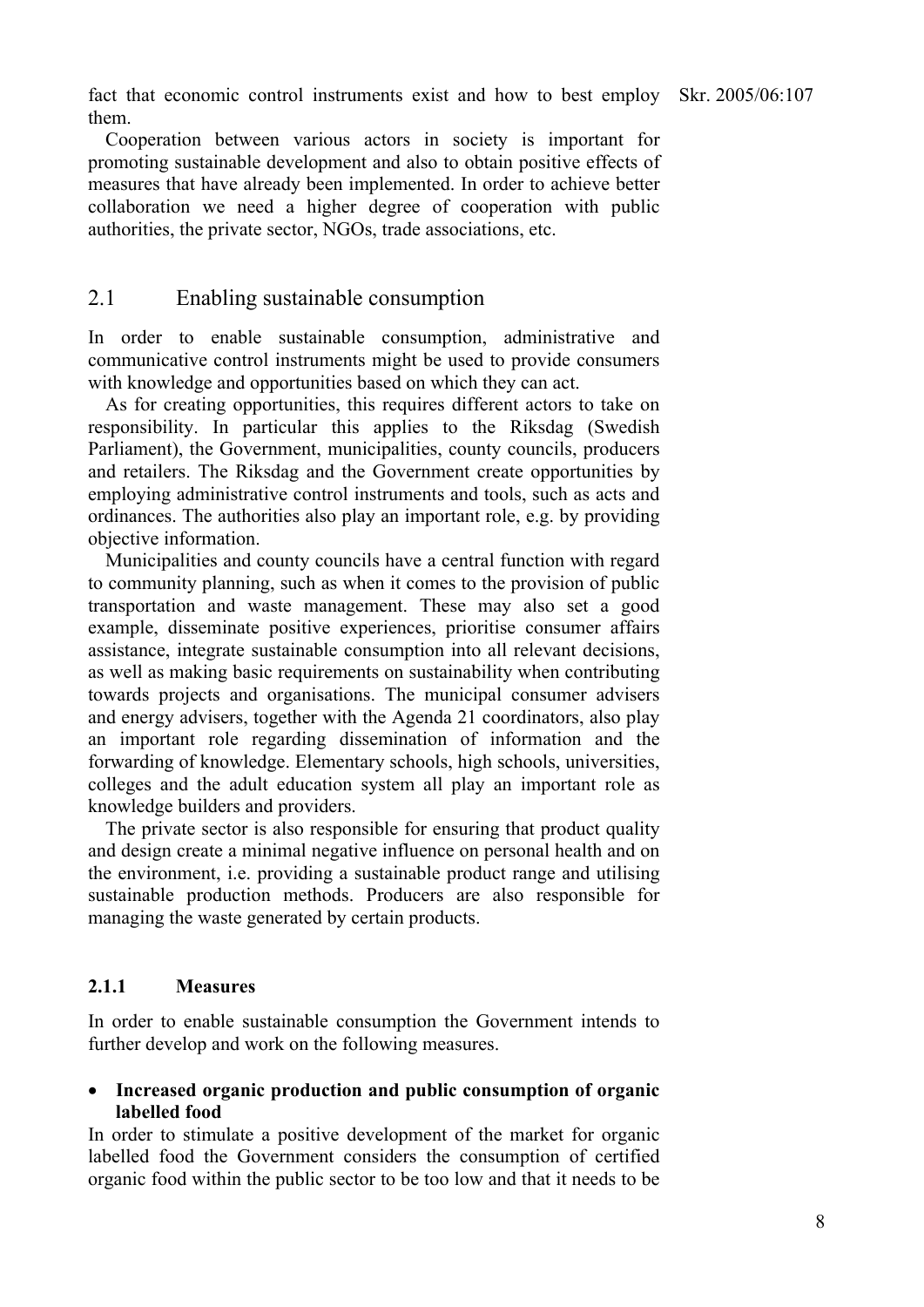increased. The aim should be to make the consumption of organic labelled food amount to 25 % of the total public consumption of food. This might result in a long-term broadening of the product range and lead to improved access to organic food for all consumers. The Government communication has further determined that the certified organic production of meat, among other things, should be significantly increased.

#### • **Cooperation regarding information**

Objective information directed at consumers is important for enabling sustainable consumption. The Swedish Consumer Agency has the overall objective of encouraging households to adopt sustainable consumption patterns. Several other authorities also supply information on this issue.

In order to render the information more effective and more facilitating for consumers, the Swedish Consumer Agency will be appointed a coordinating and uniting function with regard to public authority information on sustainable consumption targeted at consumers. This means that the Swedish Consumer Agency should work towards a coordination of measures and general messages. The information should also be accessible to everyone. Some examples of authorities concerned are the National Food Administration, the Swedish Environmental Protection Agency and the Swedish Road Administration. The trade sector, along with other organisations, should be invited to take part in these communicative efforts.

## • **Community planning**

Further government efforts towards community planning will, among other things, take the consumer perspective into consideration, with the aim to create improved opportunities for sustainable consumption. A government inquiry on this matter has recently been delivered that addresses issues such as the establishment of external shopping malls and the possibilities for placing requirements on estate owners to establish waste sorting facilities. A proposition will be delivered to the Riksdag in 2007.

The Swedish Consumer Agency will play a role in supporting municipalities in their work on community planning, in order to improve their opportunities for including a clear consumer perspective into their planning, with respect to accessibility, for example. Key parts of this process should include developing methods for learning among the actors concerned, increasing the knowledge of municipalities regarding consumer behaviour and needs and further, to stimulate inter-municipal cooperation on such matters. This process should be carried out in consultation with among others the Swedish National Board of Housing, Building and Planning, the Swedish Environmental Protection Agency, the Swedish Competition Authority and the Municipalities and County Councils of Sweden, among others.

# • **Sustainable urban development**

In the ongoing Government efforts towards sustainable urban development, consumer issues are addressed. In 2006 a proposal for a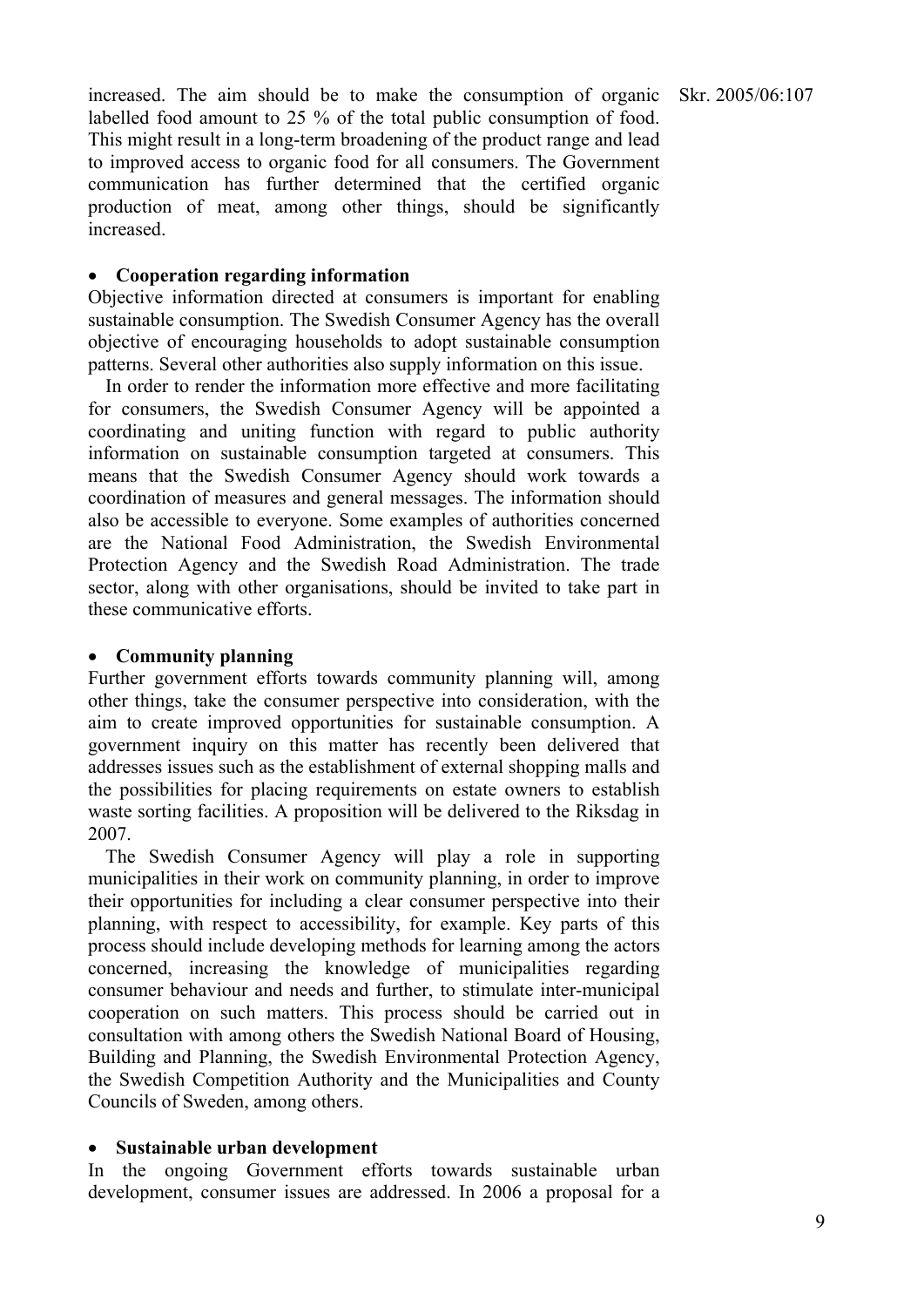national policy on sustainable urban development will be delivered in the Skr. 2005/06:107 form of a departmental memorandum by the Ministry of Sustainable Development.

### • **More energy-efficient housing**

With the objective of improving, for instance, the opportunities for households to live sustainably, it is the Government's assessment that the present requirements regarding energy conservation in connection with the construction of new multi-family dwellings should be sharpened and, further, that requirements on energy-efficiency should be made in connection with major construction work in residential housing. The Government intends to assign the Swedish National Board of Housing, Building and Planning the task of providing regulations on this issue, taking cost-efficiency aspects into consideration.

#### • **The role of the private sector**

In order to promote a sustainable product range as well as sustainable production methods, the Swedish Agency for Economic and Regional Growth (Nutek) has, since the middle of the 1990s, by order of the Swedish Government, carried out measures intended at stimulating operational and product development from a sustainability perspective. This has been done by, for example, assisting small and medium-sized businesses in their efforts towards an environmental adaptation of their products and services, and further to assist in the environmental adaptation of their production process. In June 2005 the Swedish Environmental Technology Council (SWENTEC) was established and is now in the process of being built up. The function of the Council is, among other things, to coordinate the measures that are implemented in order to promote the development and market introduction of environmental technology, and further to strengthen companies' business opportunities within the environmental field, for domestically sold products as well as for exports.

#### • **Swedish and EU agricultural policy measures**

The EU agricultural policy affects both the range and prices of food and thus influences our eating habits. In connection with the reform of the EU market regulations on fruit and vegetables in 2007, Sweden will work proactively towards abolishing all price-increasing support for such products.

#### • **Standardisation**

The importance of taking environmental aspects into consideration for all types of standards is emphasised by, among others, the European Commission and the standardisation organisations in Sweden and in Europe. Work is underway regarding the creation of a governing standard for social and environmental responsibility (ISO 26000 Social Responsibility, SR). The Government will continue to work towards ensuring that the sustainability perspective is taken into consideration in the development of consumer product standards, such as through support to ISO Social Responsibility.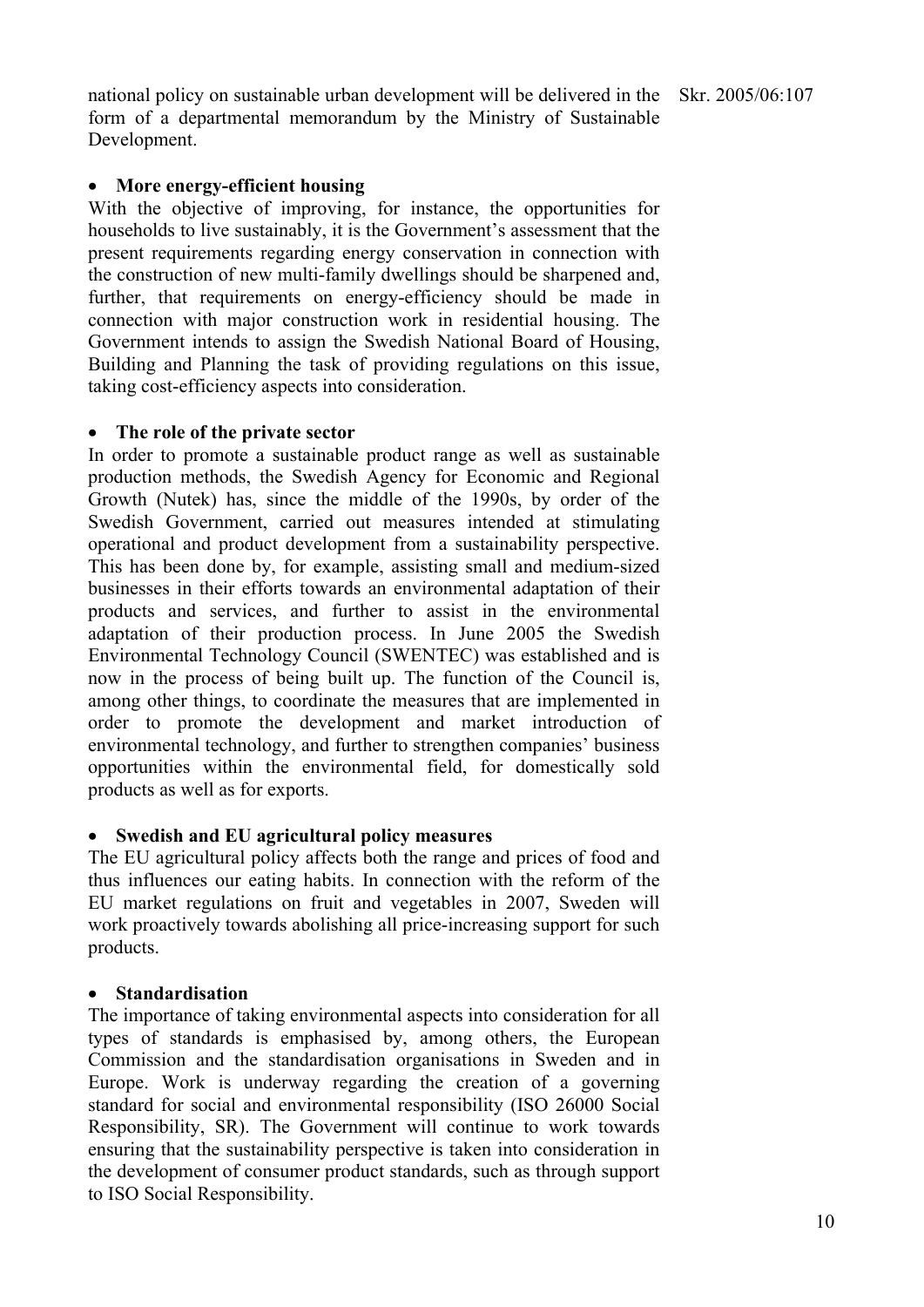The Swedish Consumers' Association has received increased financial Skr. 2005/06:107 support towards strengthening consumer representation in the standardisation process.

### • **Labelling**

Labelling constitutes an important tool regarding sustainable consumption, as it provides the consumer with easily accessible information at the time of purchase and also communicates a substantial amount of information easily. This is true for informative labelling, such as content declarations, and also for added value labelling. The Government intends to continue to provide support to eco-labels such as the Nordic Swan (Svanen) and the EU eco-label the flower and also to the ethical Fairtrade label.

The Swedish Consumer Agency will also be given the task of providing information regarding various types of ethical and social labelling.

## • **Education on sustainable development and sustainable consumption**

Knowledge is a key factor for achieving sustainable development. Therefore it is necessary for sustainable development to permeate and be an integral part of education at all levels, from pre-school and the compulsory school to the adult education system, colleges and universities. An example of this is the regulation introduced in the Higher Education Act (1992:1434) that states that universities and colleges should work towards making sustainable development an integral part of their work. The UN General Assembly has declared the period 2005–2014 to be the decade for education on sustainable development. Sweden has taken an active role in the international efforts towards providing education on sustainable development. Moreover, consumer knowledge is of key importance for being able to assimilate information and make conscious choices based on it.

As for issues relating to sustainable household consumption, these are part of the school subjects 'home economics' and 'consumer affairs', but they may also be addressed within the framework of other subjects. In order to further facilitate the integration of sustainable consumption into different school subjects, the Swedish Consumer Agency will receive the task of developing scholastic educational materials focusing on theses issues, among others.

# 2.2 Motivating sustainable consumption

In order to promote a behavioural change, economic control instruments and sometimes information may be used to strengthen consumers' motivation to make a change. The motivation may be strengthened by increasing consumer costs for unsustainable behaviour, for example by adding an environmental tax on air travel (see p.26) or by reducing the costs for sustainable behaviour, for example a tax reduction on environmental improvements in single-family dwellings (see p.21). An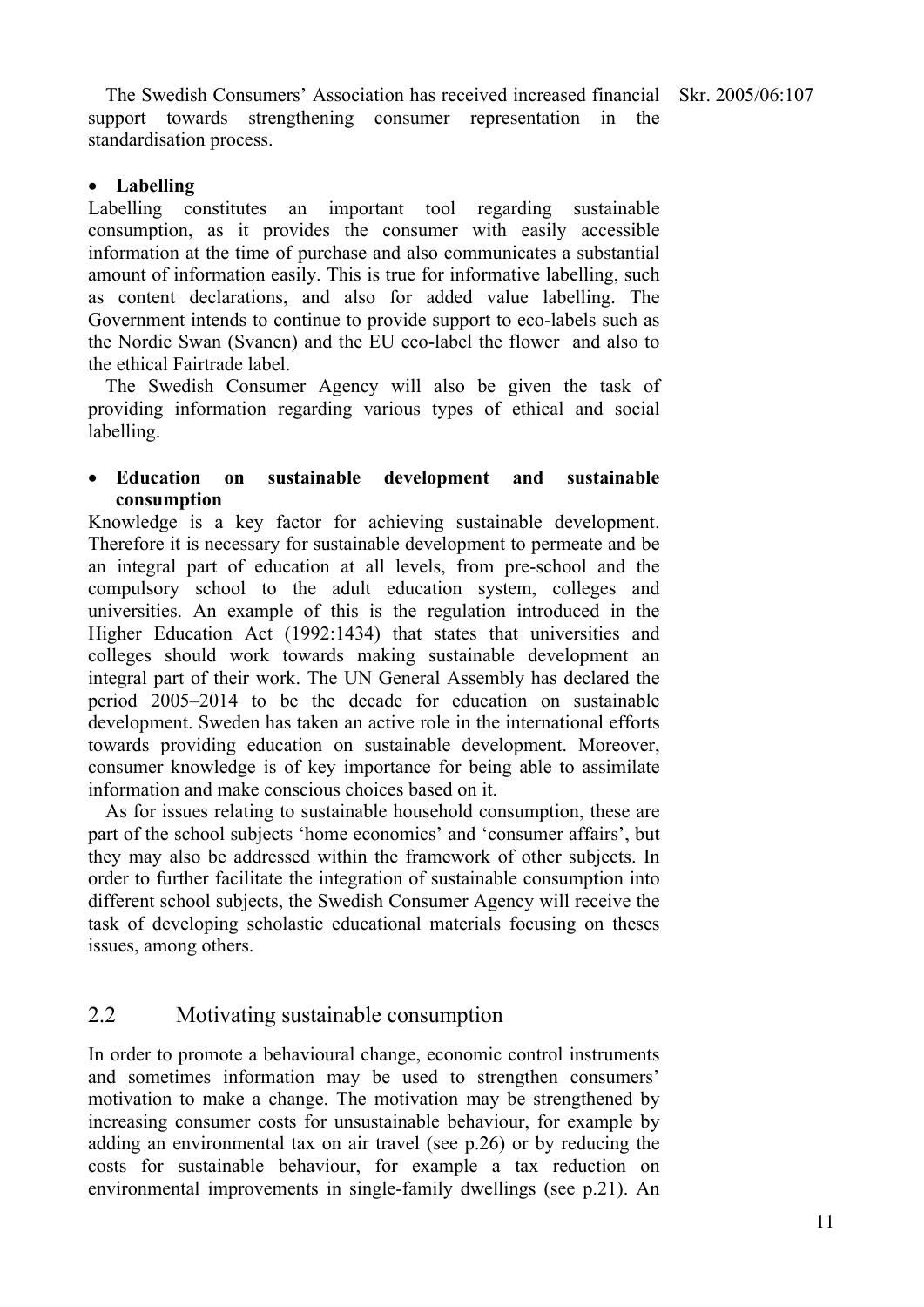incentive can also be created through the introduction of a financial grant, such as investment support for conversion from direct electric heating (see p.21). With subsidies and tax reductions, it is society that bears the costs of the behaviour change, while adding a tax on unsustainable activity means that the polluter pays.

It is primarily the Riksdag and the Government that have the opportunity to create motives for a change, through employing economic instruments of control. However, the private sector may also play an important part in creating motivation, such as by offering a lower interest rate on mortgages taken in connection with the purchase of a green car, which some banks do. The private sector also has the possibility of encouraging sustainable consumption by displaying goods in stores in a certain way. A recent study from the Swedish Consumer Agency shows that for everyday commodities environmental information is provided, along with certain ethical information that may act as an incentive. This is particularly true for shelf labelling, but brochures and signs are important, too.

# **2.2.1 Measures**

The Government intends to work further on the following measures in particular, in order to contribute to increasing consumer motivation for sustainable consumption.

# • **More efficient economic control instruments within the environment sector**

Economic control instruments within the environment sector can contribute to increasing consumer motivation to act sustainably. In Sweden a number of economic control instruments are used within the environment sector. The Swedish Environmental Protection Agency and The Swedish Energy Agency have, together with the Swedish National Institute of Economic Research and The Swedish Tax Authority, been assigned the task of conducting a comprehensive analysis of today's economic control instrument within the environment sector, with the view to provide an overview of how existing control instruments interact and how efficient they are. The task, including a review of taxes, fees and direct subsidies, should be delivered in October 2006. In light of this evaluation an inquiry will be initiated, which when necessary is to propose new or revised economic control instruments that may contribute towards achieving national environment quality objectives and intermediate goals as cost-efficiently as possible.

#### • **Review of the tax system**

The need to transform Sweden into an ecological society may require an increase in the environmentally adapted elements of the tax system. Since the 1990/91 tax reform was conducted a number of major changes have been implemented in society as a whole and within fiscal policy, making it necessary to review the entire tax system. The Government will initiate such a review in 2006.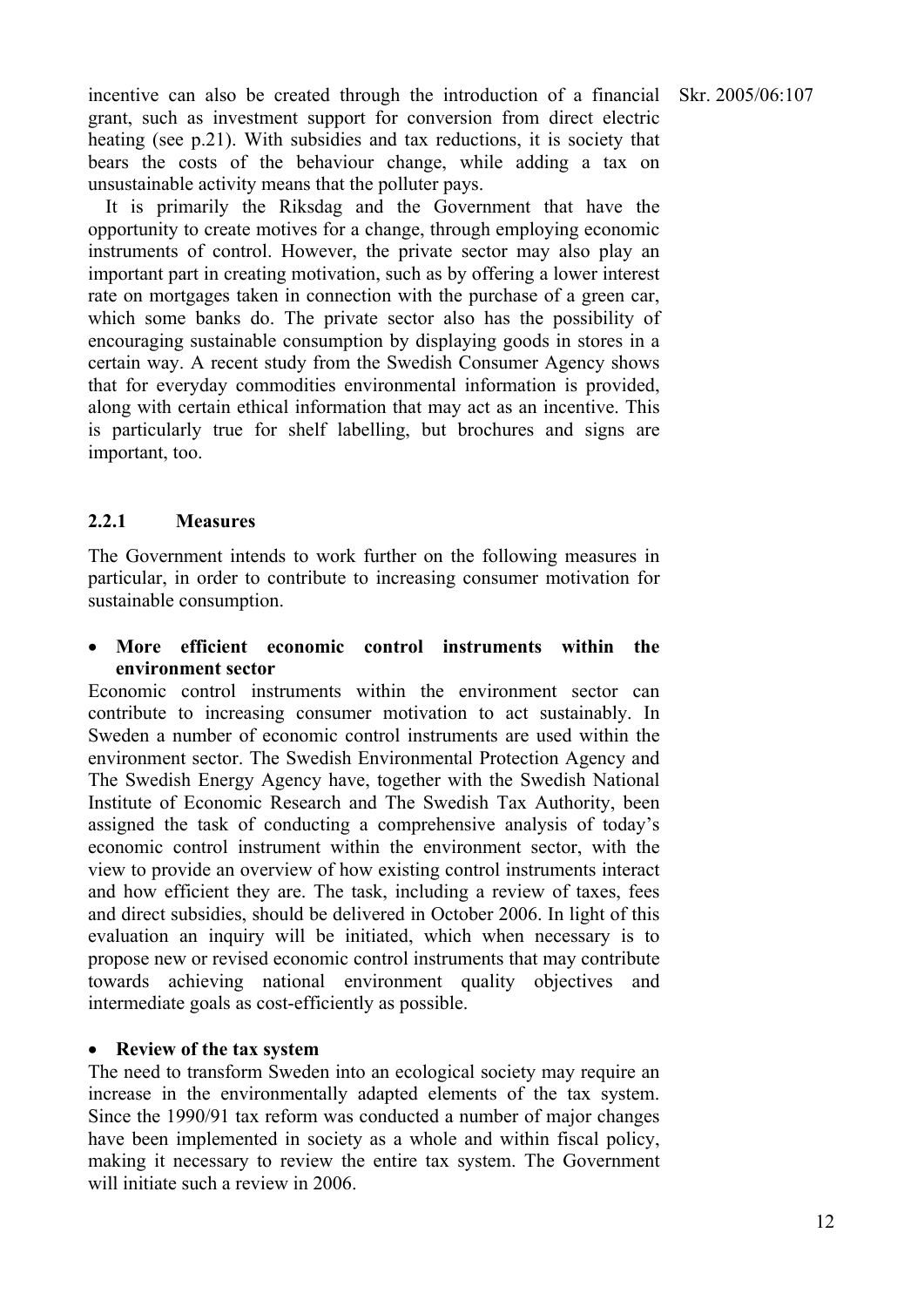#### • **Individual recordings of hot running water and electricity**

It is the Government's view that an individual recording and charging of electricity and hot running water in multi-family housing may prove to be a feasible instrument for influencing household consumption habits. An inquiry will be initiated on this issue.

#### • **A knowledge base – facts regarding sustainable consumption**

In order to create motivation, relevant information regarding consumption patterns will be gathered at the Swedish Consumer Agency website. This knowledge database is intended to function as a database of facts for consumers, media and other information providers, authorities, organisations and the private sector who work with sustainable consumption. The knowledge database should also provide concrete examples of the positive effects of a behaviour change.

#### • **A nationwide energy-efficiency campaign**

A national information campaign on energy efficiency will be conducted by several authorities. The campaign will, among other things, show how to reduce personal energy consumption by taking simple steps.

# 2.3 Creating a commitment to sustainable consumption

A change in consumption patterns requires changes to lifestyles and also new or changed values. This presupposes a degree of social acceptance and awareness in every consumer and presupposes knowledge of, but also commitment to, these issues. Consumers must change ingrained habits and request information and also make demands on producers and retailers.

NGOs have a unique role to play as knowledge providers and as creators of public opinion, with regard to creating a commitment for the issue of sustainable household consumption. Their network and their dialogue with consumers adds an important local and regional dimension and could, in addition to creating a commitment to these issues, contribute towards enabling an active dialogue among citizens, politicians and authorities. NGOs also play important roles as information providers. Municipal advisers, such as consumer affairs and energy advisers and Agenda 21 coordinators, also fill important functions in the process of working towards achieving an increased commitment in the issue of sustainable consumption, particularly in their role of providing information and knowledge.

The private sector, too, can play a role in creating commitment, especially with respect to marketing activities.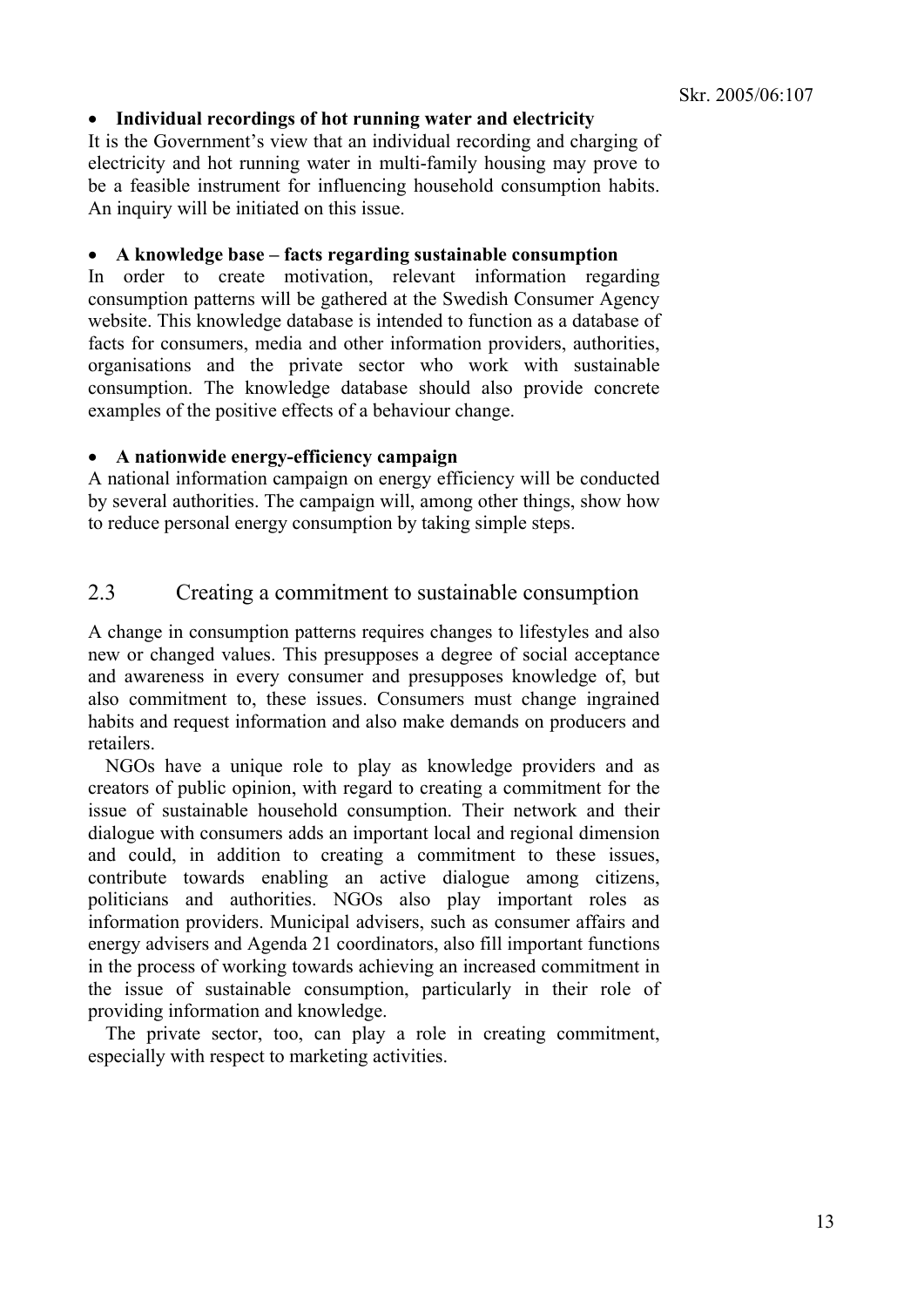# **2.3.1 Measures**

The Government intends to work further on the following measures in particular, in order to increase consumer commitment to the issue of sustainable consumption.

#### • **Forum on sustainable household consumption**

In order to increase the commitment in society, particularly among consumers and stakeholders, with regard to changing consumption patterns, the Government intends to host a recurring Forum on Sustainable Household Consumption. The aim of this forum is to expand the dialogue on current issues and to bring up important questions for discussion. The forum will also create arenas for cross-sector cooperation.

### • **Promoting the consumption of organic food**

The Swedish Consumer Agency will be assigned the task of developing a communication strategy for promoting the consumption of organic labelled food. The strategy should be able to serve as a basis for the Agency's efforts towards promoting organic labelled food, but may be employed by other actors, too.

# • **An empowered consumer movement**

The Government believes that an empowered consumer movement is desirable. Therefore, organisations working with consumer related issues will be given continuous financial support.

• **Support for organisations working with projects on sustainable consumption** 

In the period 2007–2009, project support allocated by the Swedish Consumer Agency will be directed towards projects on sustainable consumption with particular focus on changing consumption patterns.

• **Increased support to information campaigns promoting fair trade** 

In 2006 a campaign was launched involving increased support from the development cooperation appropriations budget towards information campaigns, through organisations promoting fair trade. The support is administered by the Swedish International Development Cooperation Agency (Sida). The campaign is intended to contribute towards increasing awareness of global justice issues.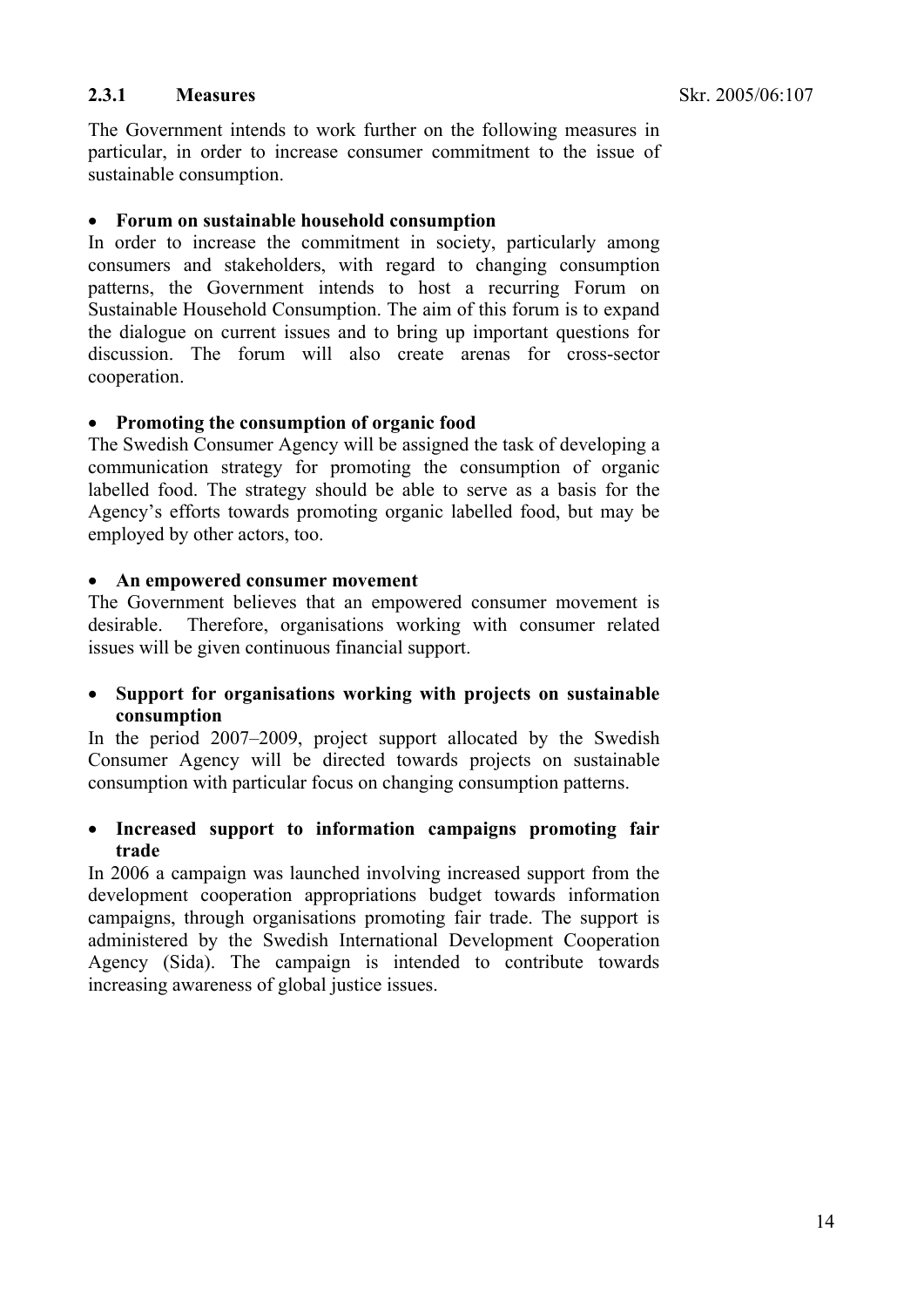# 3 How can we achieve sustainable consumption patterns? – What Government is doing

# 3.1 Eating sustainably

Despite the fact that the part of household incomes spent on food is decreasing, the consumption of food in Sweden is increasing. In 2000 each Swede consumed on average 800 kg of food, almost 40 kg more than a decade before and 30 kg more than the European average. We also eat differently today than we did ten years ago. Basic foods, such as potatoes, dairy products and bread today constitute an increasingly smaller part of our food consumption. Instead, energy-dense and lownutrient food, such as soft drinks, sweets and snacks, have become more popular. We also eat more meat today, particularly chicken and beef, and a higher degree of imported food. Another trend that influences our eating habits is that of spending an increasingly smaller amount of time on preparing and cooking food. Instead, the consumption of ready-to-eat and frozen food has increased.

Our food consumption is environmentally unsustainable in many ways, for instance, because of production-related emissions into waterways, land and air. Approximately one-third of the total household strain on the environment comes from our eating habits. The environmental strain is different for different foods. Meat production, for example, frequently requires more energy than the production of fruit or vegetables. At the same time meat production is important for keeping the countryside open through the grazing of cattle. Storage and cooking of food can have a large impact on the environmental strain generated by our eating.

Today almost 40 % of all the food consumed in Sweden is produced abroad. This means that our eating habits not only affect development in Sweden but also development in other countries. International food trade also generates environmental damage through transportation within the refining and distribution chains. These do, however, have to be weighed against the potential social and economic advantages.

Our eating, to an increasingly higher extent, creates bad health in the form of overweight and obesity. The number of adults in Sweden who are obese has doubled since 1980 and the number of overweight people has increased by 30 % among men and 20 % among women. The occurrence of overweight and obesity among children (4–18 years) varies between different studies, ranging from 14 to 23 %, out of which 1–4 % are obese. The 2005 Swedish public health report shows that obesity and obesity-related diseases are among the most unevenly distributed illness conditions, socially speaking, and the current trend is that social differences are increasing, among children as well as adults. The Swedish National Food Administration and the Swedish National Institute of Public Health have estimated society's costs for the Swedish unhealthy dietary habits and physical inactivity to amount to SEK 16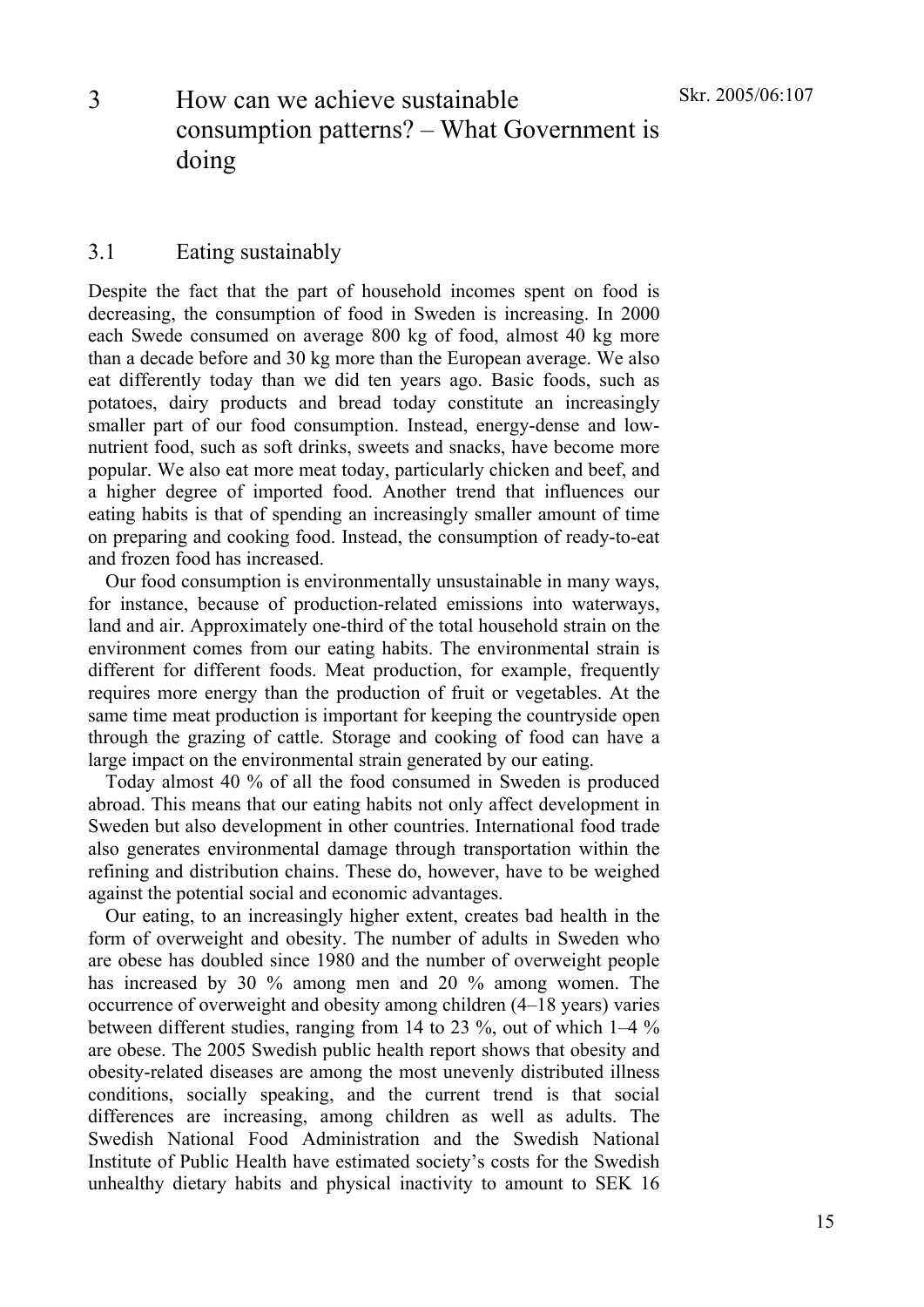billion per year. In 2004 the direct costs of medical care for obesityrelated diseases were estimated to be almost SEK 4 billion per year. Add to this approximately SEK 12 billion for a fall in production due to illness.

#### *How can we eat sustainably?*

Consumers can influence development through their eating habits and their requirements. Eating sustainably is about eating in a way so as to reduce the strain on the environment, for the sake of personal health and in order to promote economic and social development in Sweden and the rest of the world.

Eating in an environmentally sustainable way means eating food that has been produced using environmentally adapted production methods, such as organic food. Organic labels send out a signal to the consumer about which food has been produced in an environmentally friendly way. A report by the EU Environment Agency (11/2005) indicates that organic labelling has contributed to a more environmentally sustainable development.

Eating sustainably also means keeping a healthy, well-balanced diet that does not lead to overweight and obesity. Turning children and young people into conscious consumers is, in this context, especially important.

Eating sustainably is also about eating products that have been imported from poorer countries and products for which the production process involves ethical or fair consumption requirements on social and environmental responsibility. By consuming foods that have been produced with respect for human beings and the environment, Swedish consumers can contribute to a more fair and just development. Many consumers would like to make ecological consumer choices to an increasingly higher degree. The range of social and ethically labelled products, such as fairtrade labelled products, is, however, very limited. This reason for this lies, among other things, in the difficulty of ensuring, in a sufficiently refined and resource-efficient way, that social criteria are observed in the production process. At the same time an increasing number of producers have begun to integrate social and environmental considerations into their production.

Sustainable food consumption is a complex issue, as it creates several conflicts of objectives. Certain consumption habits, for example, are negative to environmental development while at the same time being positive to the economic and social development of poor countries. This is true, for instance, for the consumption of food produced in developing countries, to which increased trade constitutes an important development motor, but where the processing also requires longer transportation distances and more packaging than locally produced food. Another example is the cultivating of fruits and vegetables which, when cultivated in heated greenhouses, often require a higher degree of energy utilisation than outdoor cultivation, while the latter method could result in longer transportation distances. It is therefore important to internalise external costs, that is, to include the societal costs of consumption in product prices.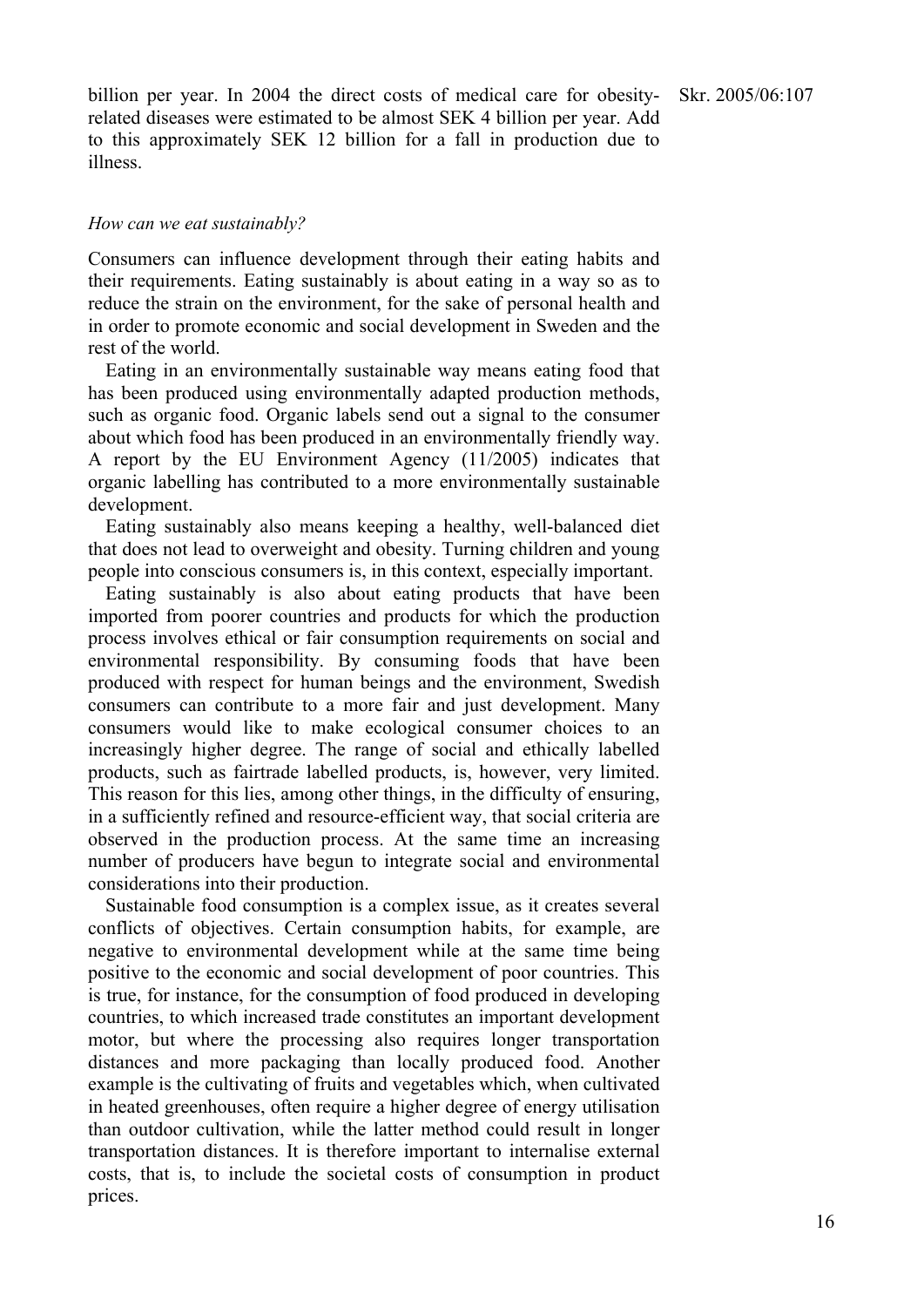The Government has taken several steps within a number of policy areas to increase consumers' opportunities and motives for eating sustainably. Below is a selection of the most important measures, providing an overview of the Government's efforts within this field.

#### • **Measures intended to promote the consumption of organic food**

Each year approximately SEK 17 million are allocated for market promotion of organic food. Some of these funds are used to increase the consumption of organic food within the public sector, and some to promote household consumption. Measures include education and information to those responsible for public procurements and to institutional household staff, for example.

Since 2002 the Swedish Consumer Agency receives SEK 5 million annually for promoting household consumption of organic food. These efforts have above all focused on developing information material and has resulted in extensive cooperation among different actors on these issues. The Swedish Consumer Agency has also produced a calculator that can be used to compare the costs of organic and conventional foods (www.konsumentverket.se).

#### • **Support to farmers adhering to a quality certification system**

In Sweden it is possible for farmers adhering to a quality certification system to receive a subsidy. The subsidy amounts to approximately SEK 20 million annually and includes support for organic certification and The Swedish Seal of Quality (Svenskt Sigill). The certification support increases consumers' opportunities for eating sustainably, by ensuring that more products are organic labelled.

#### • **Information campaign on food labelling**

The Swedish National Food Administration is working on an information campaign on food labelling targeted at consumers. The aim is to make it easier for the consumer to make conscious choices. The Swedish National Food Administration has also been assigned the task of carrying out a national supervision project on fairness and labelling, in order to reduce the risk of misleading consumers. In some instances, consumers have interpreted the control label as information stating that the primary products are Swedish, despite the fact that the control label does not say anything about the origin of primary products, but only states the name of the plant at which the food has been produced.

#### • **Guidelines regarding school meals**

In the autumn of 2005 the Swedish National Food Administration was assigned the task of developing new guidelines for meals served in schools and pre-schools. The guidelines should follow Swedish nutritional recommendations and prevent the creation of unsound eating habits. These measures are intended to create opportunities for sustainable food consumption by teaching children, young people and their parents sound eating habits at school.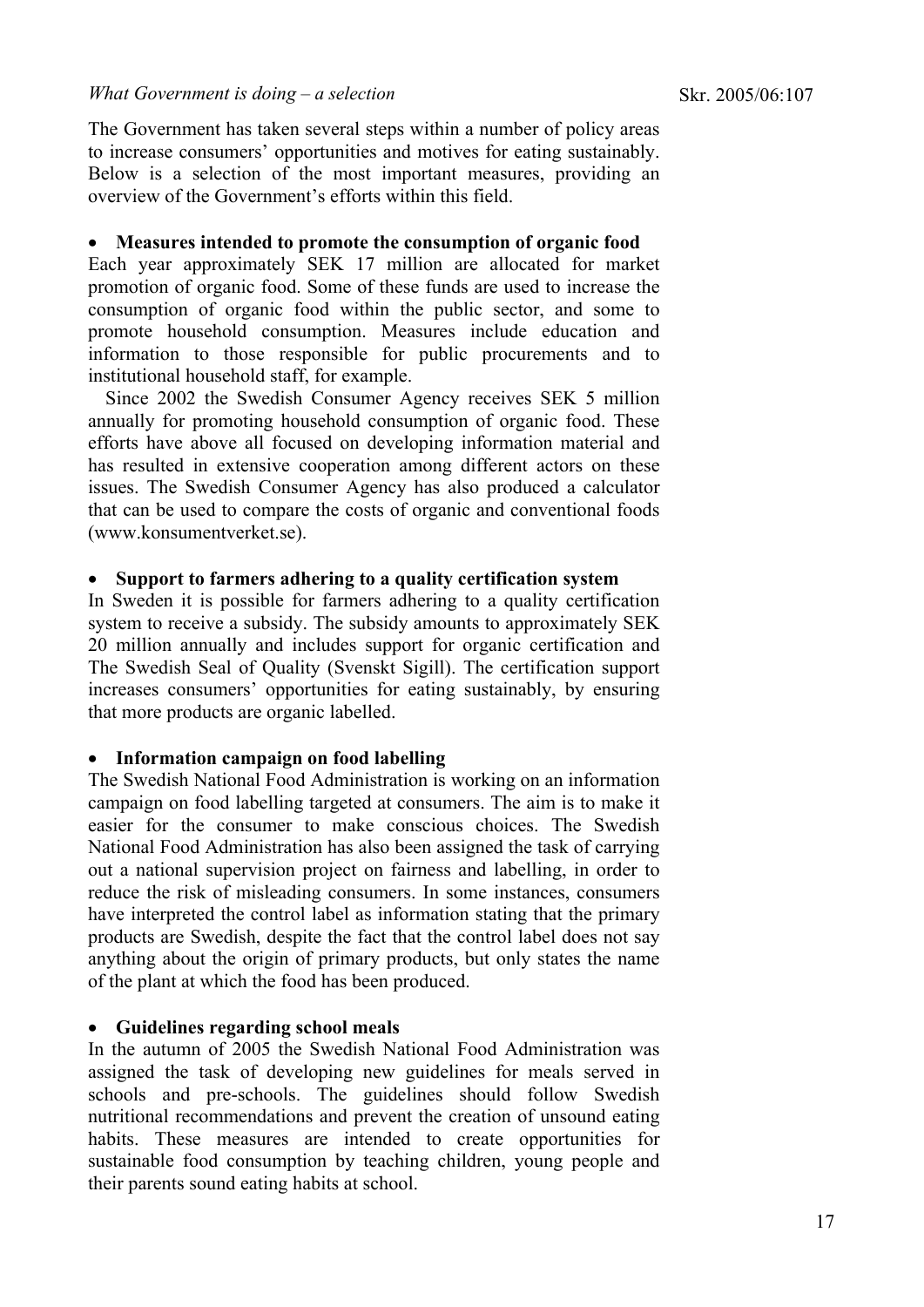### • **Guidelines regarding workplace meals**

In February 2006 the Government assigned the Swedish National Food Administration the task of developing guidelines for workplace meals. These guidelines should provide advice on what constitutes healthy food according to Swedish nutritional recommendations and also show how to promote sound eating habits.

#### • **A revision of the keyhole symbol labelling**

In Sweden the keyhole symbol has stimulated product development towards the introduction of a product range that is leaner and richer in fibre. The Swedish National Food Administration revised the labelling regulations in 2005. The new regulations involve, among other things, a sharpening of the criteria for fat and food fibre content for certain food groups, along with the introduction of criteria regarding sugar and salt content for certain groups of food. The revised keyhole symbol will send out a more complete signal to the consumer regarding which foods are healthy to consume.

### • **Support for ethical consumption**

Social and ethical labelling are important tools for informing consumers and make them aware of global justice issues. The Swedish Fairtrade Labelling Organisation has, since the 2004 fiscal year, received a grant of SEK 1.6 million for its work on actively influencing public opinion and creating a dialogue about ethical consumption.

# • **Tomorrow's grocery market**

Swedish Government has initiated a dialogue – "Tomorrow's Grocery Market" – with the relevant stakeholders such as the Government and a number of companies and authorities. The aim has been to reach an agreement regarding the steps required to achieve sustainable development of convenience goods trade, including related transportation. The dialogue focuses on logistics, e-commerce and the content and manufacture of products.

# • **Preparation for an action plan on sound eating habits and increased physical activity**

The Swedish National Food Administration, together with the Swedish National Institute of Public Health, have developed the basis of an action plan on sound eating habits and increased physical activity. Drafting of this material, which includes 79 action points, is currently being carried out in the Government Offices. Work is also proceeding on a European level. The European Commission recently published a Green Paper entitled 'Promoting healthy diets and physical activity: a European dimension for the prevention of overweight, obesity and chronic diseases'.

#### • **Global Responsibility**

Through the Global Responsibility initiative the Government works towards encouraging Swedish corporations to integrate social and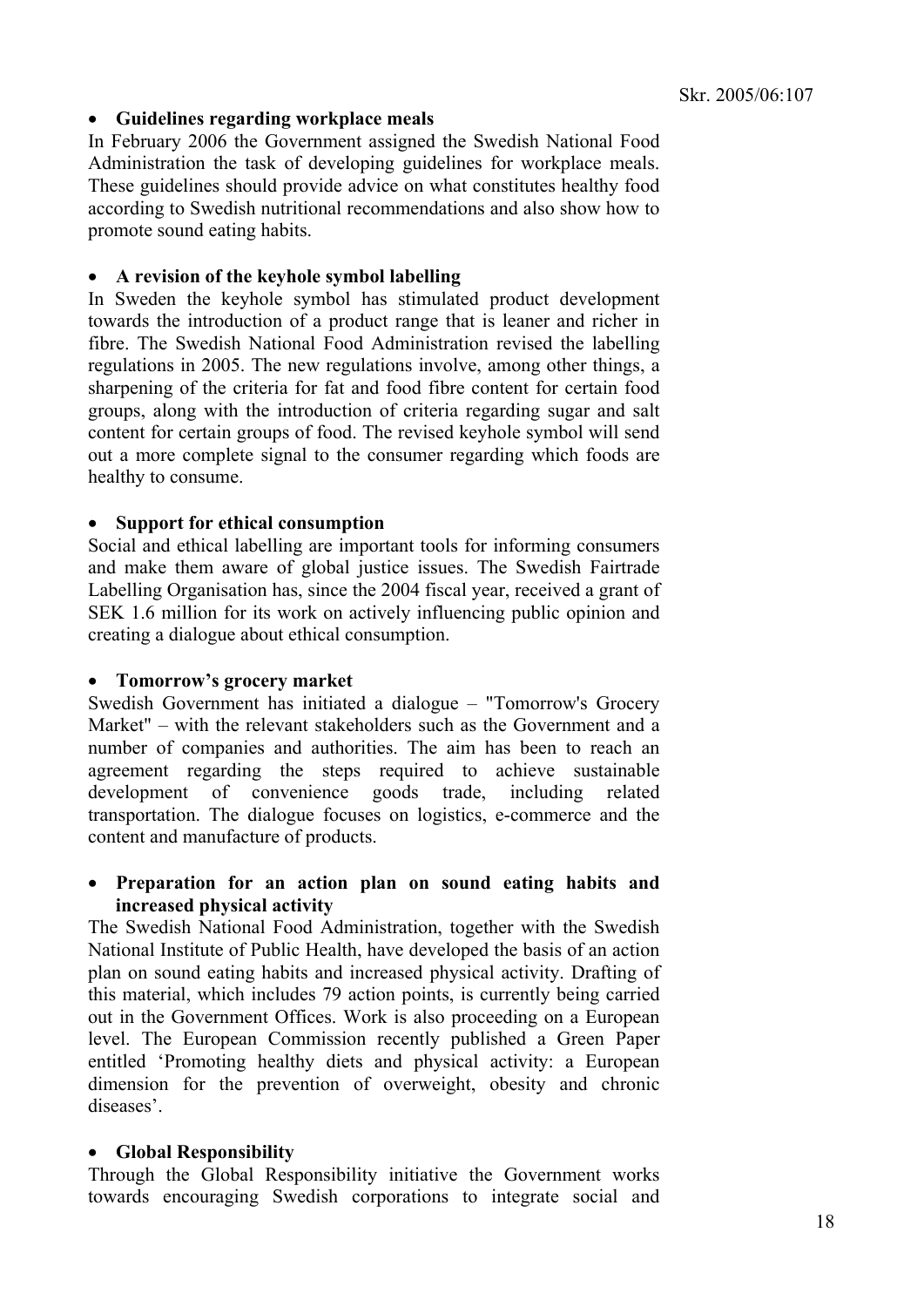environmental concerns in the form of labour safety, wage policies, etc., into their operations and to report on these efforts to interested parties, including consumers. The Global Responsibility initiative actively pursues information and knowledge-dissemination, for example, through a seminar series and a web site (www.ud.se/ga).

# 3.2 Sustainable living

Our living habits affect the environment, our health, our safety and our opportunities to participate in cultural and social contexts. Energy utilisation related to our living generates the most substantial impact on the environment, on society and frequently also on our personal finances, and it is within this area that most major sustainability gains could be made. Another important issue is that of waste management. Therefore the action plan focuses above all on household energy consumption and the management of household waste. In Sweden there are approximately 4.4 million homes. Slightly more than half of these are located in multifamily dwellings and the rest are single-family dwellings. The number of single-person households is considerable and has increased in the last decade.

Households are among society's largest energy consumers. All extraction, transformation and utilisation of energy give rise to some kind of environmental strain. Residential and commercial buildings stand for approximately 38 % of the total Swedish energy consumption. Slightly more than 60 % relates to heating and hot water, and the rest is made up of residential building electricity and commercial building electricity. Energy consumption has remained relatively constant since 1970, despite the fact that the number of houses has increased by approximately 40 % in the same period. This development has become possible thanks to considerable energy-effectivisation enabled by technology development. At the same time the consumption of residential building electricity and commercial building electricity has increased significantly since 1970. There are many reasons for this, but the main reason is the increase in the number of households, coupled with a decrease in household size. Another reason is a considerable increase in the number of household appliances per household, which is a result of technology development and the introduction of new products on the market, such as flat-screen TVs and DVD players. Ownership and use of household appliances is largely related to fashion trends and lifestyle. Therefore we have a rebound effect within the field of energy, since the efficiency gains generated for instance by the technology development are eaten up by increased consumption.

Our consumption also produces vast quantities of waste. In 2004 household waste in Sweden amounted to approximately 460 kg per person. This amount, which was on the rise, now remains largely the same as in 2003 and 2002, but it is still uncertain whether the stabilisation of waste quantities constitutes a break in the trend. At the same time, the amount of hazardous waste is increasing. In 2004 around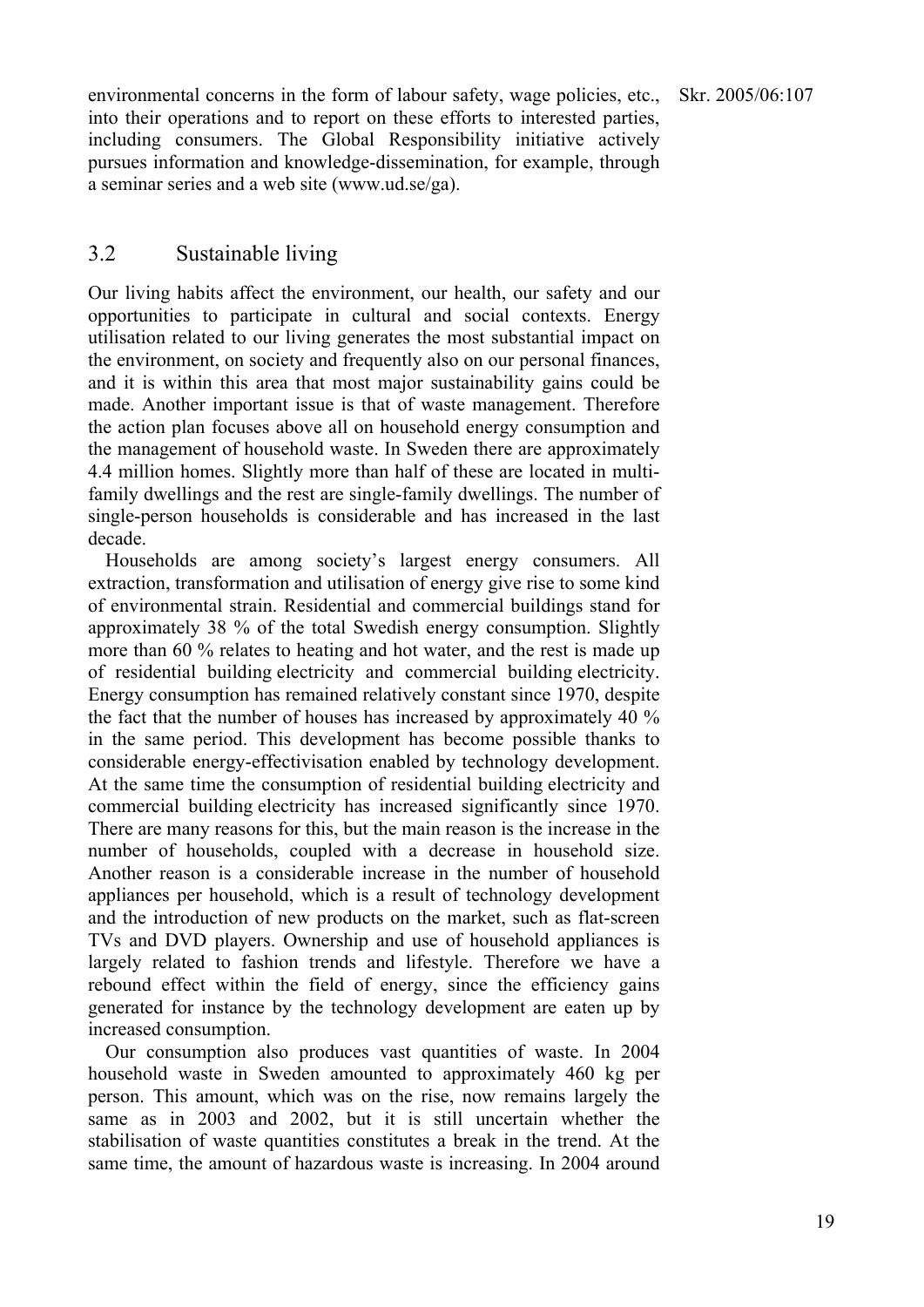90 % of household waste was recycled in some form. This is a Skr. 2005/06:107 considerable increase compared to previous years.

#### *How can we live sustainably?*

A prerequisite for sustainable living is conservation of energy and other natural resources, but it also includes aspects related to health and personal finance, security and accessibility.

Sustainable living places certain requirements on cultural and social contexts, such as proximity to workplaces, shops, waste collection sites and other factors that consumers are dependent upon in their everyday lives. Sustainable living should also be available to everyone and be designed and accessible for everyone. All people, regardless of disability, gender, age or ethnic origin, should be able to access and partake in cultural events, societal information and services, and everyone should be able to transport themselves between their home, workplace and leisure activities. Accessibility is especially important with regard to the demographic development in which the elderly – hence also frequently disabled – will constitute an increasing share of the population. It is therefore important to avoid special solutions.

Living sustainably means having an energy-efficient heating system, energy-efficient appliances and further, using the heating system and the appliances in an energy-conserving way. This can promote an environmentally sustainable development and may also contribute to strengthening personal finances, through reduced energy costs.

Waste management that is easy for consumers and efficient for society is a prerequisite for sustainable living. Further, the waste should be utilised as an efficient resource, such as using old newspapers as raw material when producing new papers. Other important components of sustainable living are easily accessible waste disposal sites coupled with the possibility to easily sort household waste in, or near, one's home. It is particularly important that consumers are able to easily dispose of waste that is particularly hazardous to personal health and the environment, such as paint and chemicals.

Opportunities for living sustainably have increased considerably thanks to increased knowledge and technology developments. Nowadays there is a vast range of energy-efficient household appliances and new residential buildings are constructed without conventional heating systems and consequently require a very low amount of energy for heating purposes. Newly constructed residential buildings are also often favourably located in terms of physical accessibility, thus enabling everyone to enjoy good living. New buildings, however, only make up a small fraction of the total number of houses. More than 90 % of the buildings that are expected to exist 50 years from now have already been constructed. In order to achieve substantial energy-efficiency, to facilitate the recycling of waste and in order to create opportunities for accessible living in a short-term perspective, it is important to focus on steps that can be taken regarding existing buildings, especially in connection with major renovation projects.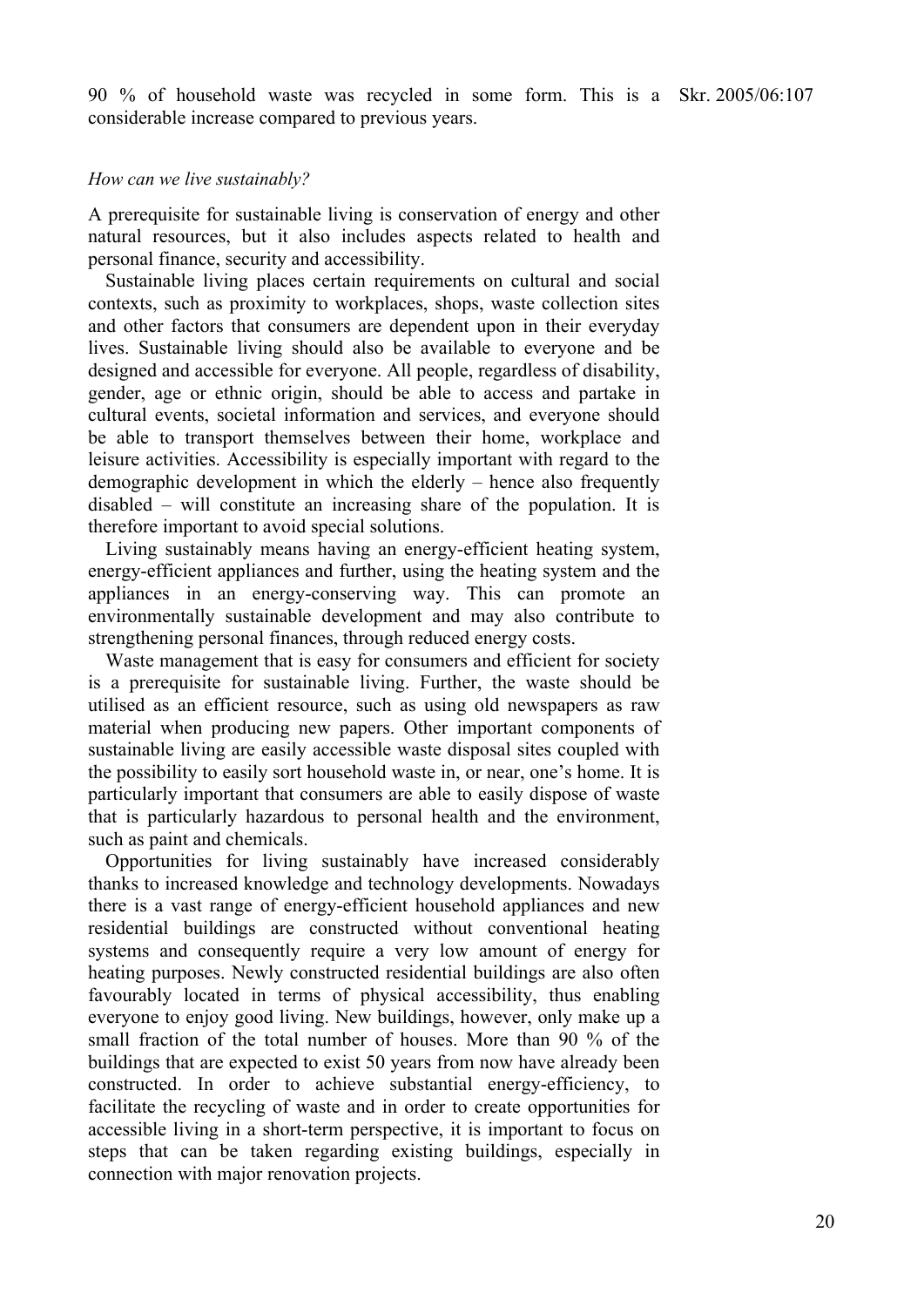# • **Monthly electricity readings**

A requirement for monthly recording, reading and reporting of electricity consumption for all consumers will come into force on 1 July 2009. Through the increased frequency of meter reading, consumers will achieve improved control and a more direct connection between consumption and energy costs.

# • **Tax reduction for certain energy improvements in single-family dwellings**

In 2004 a tax reduction for certain energy-improving installations in single-family dwellings was introduced. This aims to encourage certain energy-improving measures in buildings intended for permanent residence and applies to biofuel installations for the heating of newly constructed single-family dwellings during the period January 2004– December 2006.

# • **Investment subsidy for conversion from direct electric heating**

A five-year subsidy to owners of single-family dwellings and multifamily dwellings has been introduced, with the view to encourage a full or partial conversion from direct electric heating to district heating or to individual heating through the use of biofuels, heat pumps or solar energy. The support will cover up to 30 % of the conversion costs, up to a ceiling of SEK 30 000 per home.

# • **Subsidy for the conversion of oil heating systems in residential buildings**

A specific subsidy intended for the conversion of residential building oil heating systems was introduced on Jan 1 2006, with the purpose of creating an incentive for consumers to change over to renewable energy resources, and to break their dependence on oil for heating purposes. The support applies to conversion from oil heating systems to district heating or individual heating using biofuels, mountain, lake or ground heat pumps, or solar energy. The support will cover up to 30 % of the costs, up to a ceiling of SEK 14 000.

# • **Building energy declarations**

A system of energy declarations for buildings has been suggested by the Riksdag. The purpose of the energy and indoor environment declarations is to show how much energy is used in buildings and how utilisation may be made more efficient in order to reduce energy consumption, thus increasing consumers' opportunities and motives for adopting energyefficient consumption patterns. The system is proposed to come into force on 1 October 2006.

# • **The green tax shift**

The green tax shift, which is being implemented from 2001–2010, comprises a total of SEK 30 billion. Up until 2006 a tax shift involving slightly more than SEK 17 billion will have been implemented. The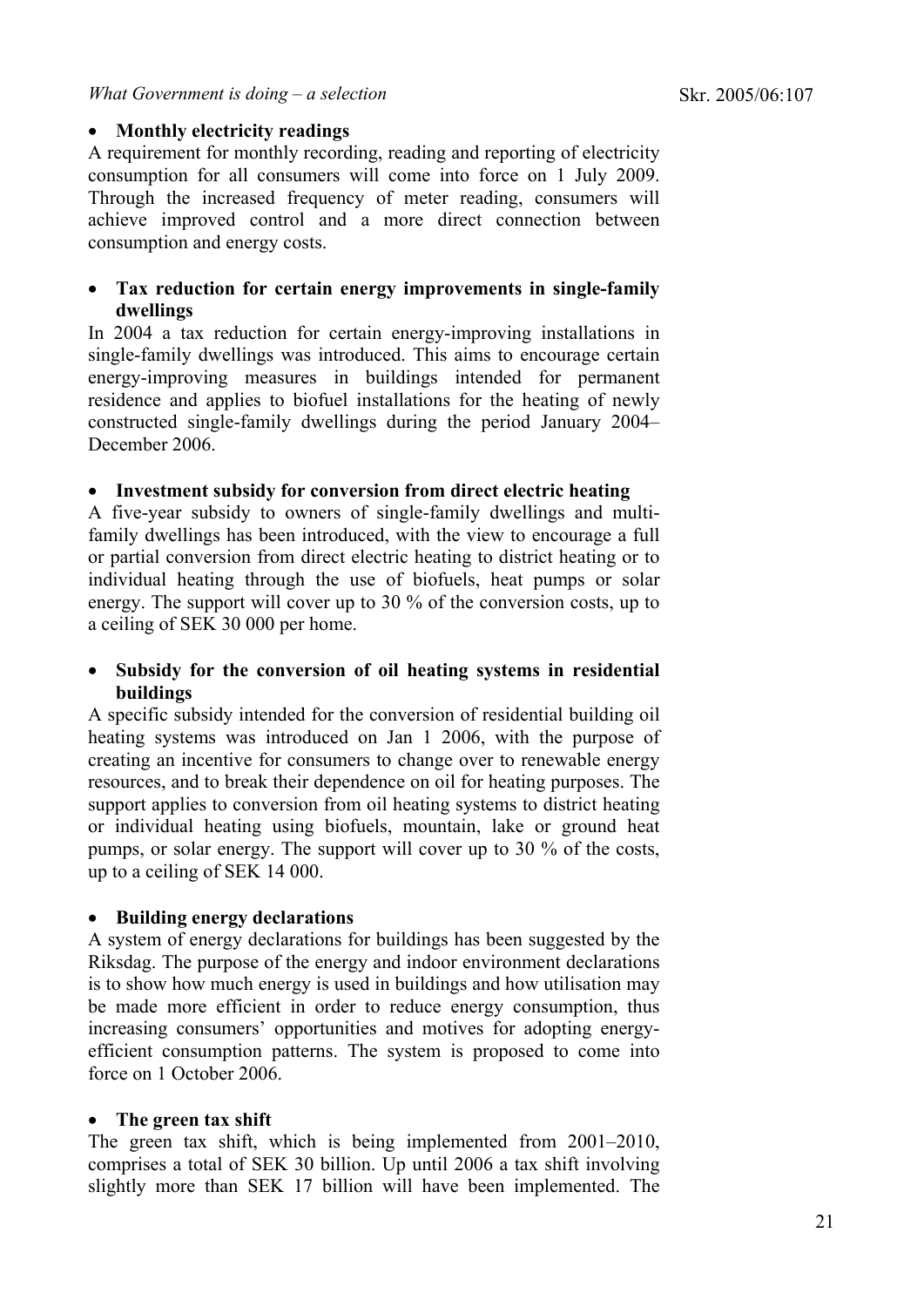focus of the energy and environment tax increases implemented so far has mainly been on raising the taxes on electricity and heating fuels, which has led to a higher degree of environmental management in the tax system. The tax shift further includes measures intended to achieve sustainable travel. (See section 4.3).

As part of the green tax shift the energy tax on electricity consumed in households and within the service sector was raised by SEK 0.006/kWh on 1 January 2006.

## • **Property tax**

Today energy investments yield far higher market values, which in the long run affect tax assessment values and hence the yield from property taxes. A working group has been appointed within the Government Offices to analyse this issue. The group shall develop proposals that result in the design of property taxes that do not counteract – but rather, stimulate – energy-efficient solutions in buildings, while simultaneously adhering to the principle that the tax assessment value should be based on the market value.

### • **Recording of household electricity in buildings**

The Swedish National Energy Administration, by direction of the Government, is conducting a measuring study during 2005–2007 that will provide current data on how household electricity is divided between different fields of application. The project aims to increase the knowledge of the actual household energy consumption, in order to be able to develop better targeted information campaigns and other instruments for more efficient energy consumption.

#### • **Energy labelling**

Since the beginning of the 1990s the EU has adopted an energy labelling system for household appliances. The energy labelling requirements today comprise eight different product groups, among them refrigerators, freezers and dishwashing machines. The European Commission is currently reviewing the present framework directives, which today are limited to household appliances, with the view to extending the labelling system to additional product groups.

# • **Energy advisers**

All 290 municipalities in Sweden currently provide energy advisory services targeted at, among others, consumers. In accordance with the 2002 energy policy decision, approximately SEK 90 million annually will be allocated to these advisory services in 2003–2007. In addition, support will be given to regional energy offices. The energy advisory services aim to provide locally and regionally adapted knowledge on energy utilisation and, further, on the prerequisites for reducing energy consumption in commercial and residential buildings. An external evaluation has been conducted, which is intended to serve as a basis for decisions regarding these services in preparation for a new programme period after 2007.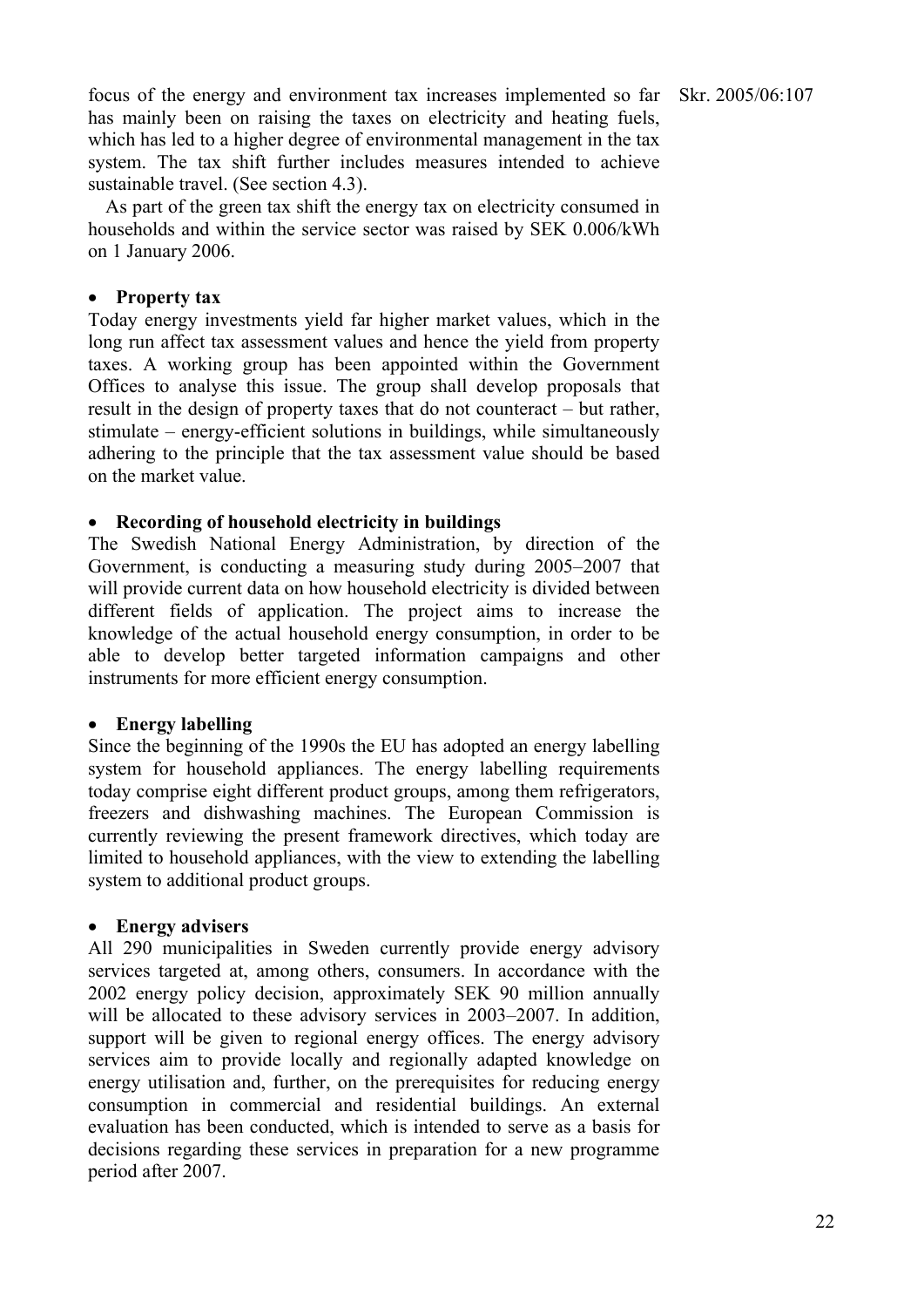## • **More energy-efficient products**

In the beginning of 2005 a framework directive regarding eco-design for energy-consuming products was adopted, aimed at improving the energyefficiency of energy-consuming products, and further reducing other negative environmental strains. The directive states criteria regarding the establishment of product requirements relating to, for example, energyefficiency. The member states must implement this directive no later than the summer of 2007.

## • **Waste prevention**

The European Commission recently presented a strategy entitled 'Taking sustainable use of resources forward: A Thematic Strategy on the prevention and recycling of waste' (KOM (2005) 666 final). This strategy proposes, among other things, measures intended to stop the amount of waste from increasing. Sweden argues that these suggestions are important in order to obtain a well-functioning and sustainable waste management process and participates actively in this process.

### • **Sorting waste**

The Government works towards making it easier for consumers to engage in the sorting out of packaging and recyclable paper. As of January 2005, two ordinances state that the collection systems for packaging and recyclable paper should provide good service to those disposing of waste.

In January 2005 a specific tax incentive for sorting waste in multifamily dwellings was introduced, to be disbursed in 2005 and 2006. Estate owners may be compensated up to 30 % of the costs incurred to establish waste sorting facilities in multi-family residential buildings.

#### • **The waste portal**

*The waste portal* is a joint project involving, among others, The Swedish Consumer Agency, The Swedish Environmental Protection Agency and The Swedish Association of Waste Management (RVF). This web portal provides information on how to sort waste, why it should be sorted, where to dispose of it and what happens afterwards (www.sopor.nu).

# • **The energy cost calculator**

*The energy cost calculator* is intended for those residing in single-family dwellings and helps them see what different energy-saving measures, such as changing the heating system, could mean to household finances and to the environment. It is available on The Swedish Consumer Agency website (www.konsumentverket.se).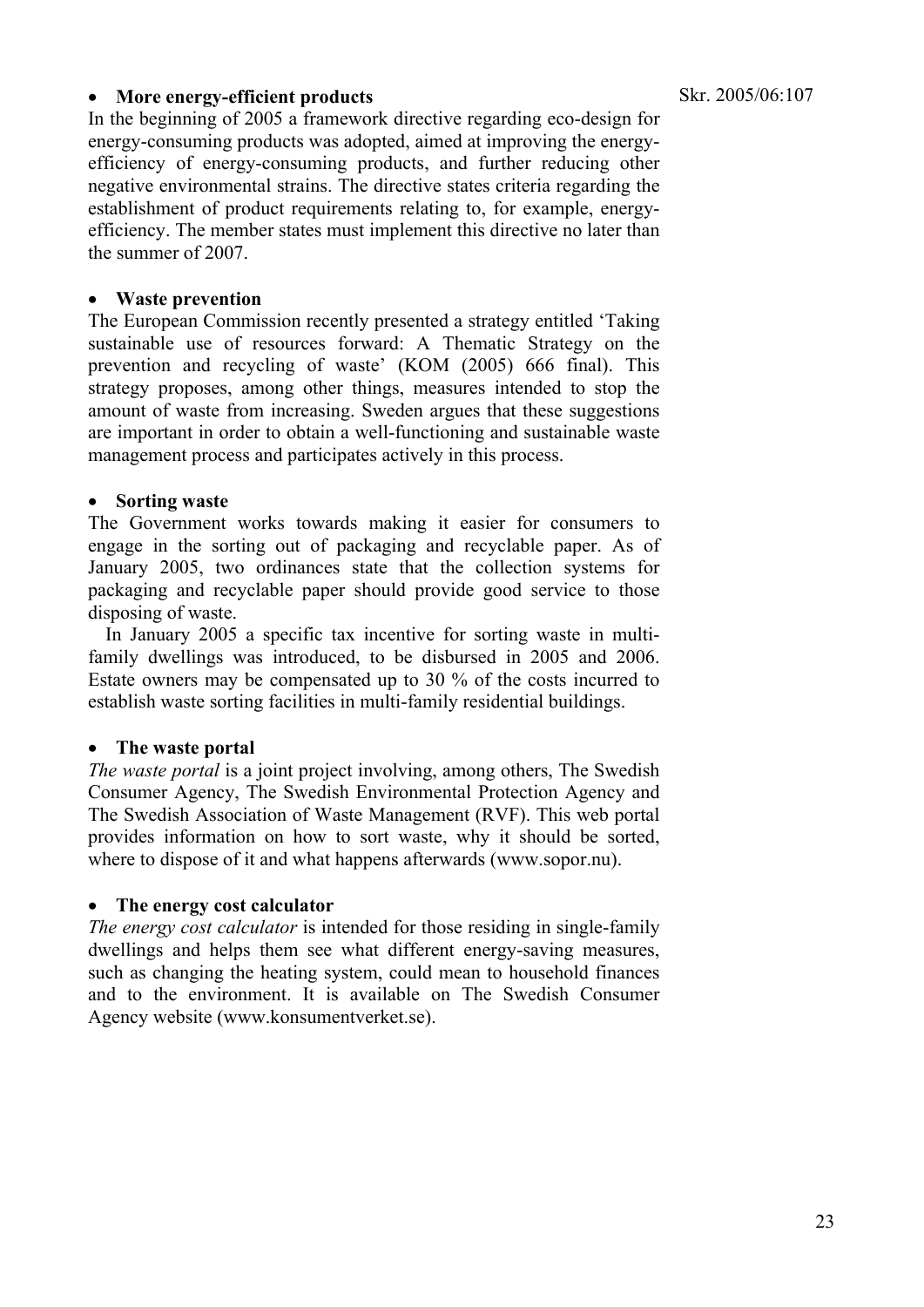#### • **The purchasing guide**

*The Purchasing Guide* assembles various environmental facts, such as price and energy consumption, for a number of different product types, primarily household appliances. The guide is primarily intended for consumers and is available at the Swedish Consumer Agency website (www.konsumentverket.se).

# 3.3 Sustainable travel

Swedes travel approximately 50 % more today than 25 years ago, measured in the number of kilometres per person. This travel does not primarily involve long-distance holiday trips, but travel to and from the workplace, schools, grocery shops, etc. Each Swedish consumer makes on average three shorter trips a day. In the last ten years air traffic has also increased considerably and issues relating to sustainable tourism receive an increasing amount of attention.

The automobile is the most frequently used means of transportation, regardless of the reason for the trip, and is used for almost 65 % of all travel. The number of cars in Sweden has increased by almost 50 % since 1975. In the same period the population increased by almost 10 %. In 2002 the fuel consumption of modern cars in Sweden was 24 % higher than the European average. The trend in recent years is that this difference is increasing.

On weekdays most car trips are to and from work and school (approximately 30 %) as well as trips related to shopping and service errands (approximately 25 %). Approximately 40 % of all car trips are shorter than 2.5 kilometres. On weekends leisure trips dominate. Travel habits differ between the sexes, with men making a considerably higher number of business trips than women, who travel more frequently for shopping and service errands. Women use public transportation more frequently and more often tend to be passengers rather than drivers of cars. Women also display a far more positive attitude towards public transportation than men (The Swedish Institute for Transport and Communications Analysis, SIKA, 2005 yearbook).

Our travelling is fuelled among other things by our need to work, attend school, etc., and many consumers regard it as necessary to achieve a high quality of life. The increased travelling is positive in many ways, as it has contributed towards increased accessibility and mobility for the disabled, and also to a more flexible labour market – effects that are positive both for social and economic sustainability. At the same time the increased travelling contributes to negative external effects through climate change, polluted air and ill health. The travelling also frequently generates a thinning out of local services, which in turn creates a service problem for groups with limited access to cars and public transportation, such as those with limited financial resources or the disabled.

It is, above all, the travelling done by car, bus or plane – all of which run on fossil fuels – which contributes to unsustainable development. Transportation stands for approximately 40 % of the total amount of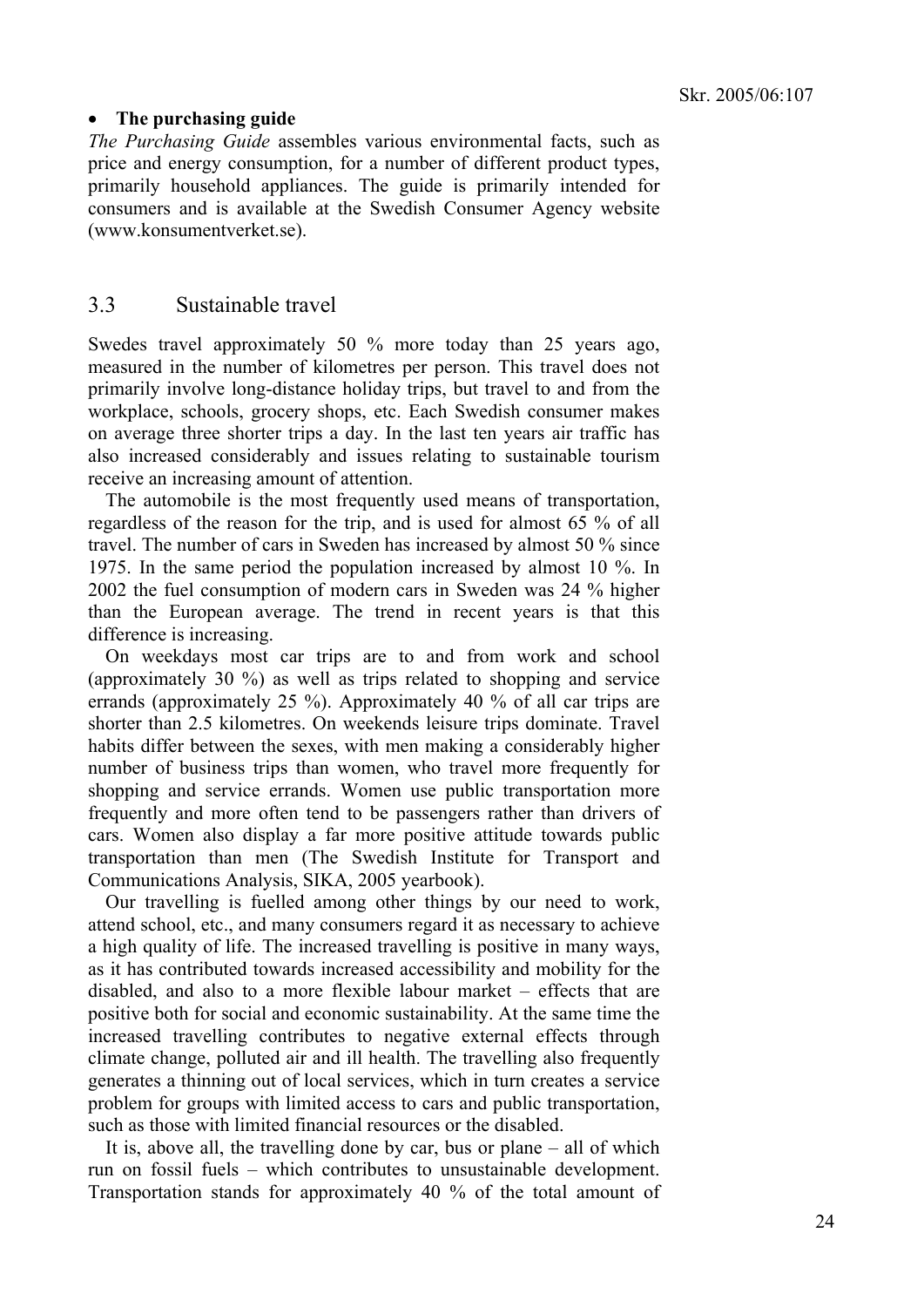carbon dioxide emissions in Sweden and personal transportation Skr. 2005/06:107 generates about 60 % of this.

Increased travelling may also be detrimental to our health. Car exhaust fumes have become much cleaner over the past decades, but still contain large amounts of health-damaging substances and traffic noise is a major public health issue, especially in larger cities. Approximately two million people in Sweden are estimated to be subject to traffic noise exceeding the norms approved by the Riksdag, and around 85 % of these live in big cities.

The development of technology has contributed towards the production of more energy-efficient cars, while at the same time cars of today have better engine performance and are equipped with an increasing number of energy-consuming features, such as air conditioning and electronic devices, the effect of which is that total energy consumption has remained at the same level. Further, the number of cars has increased, as has the distance of our trips. Therefore we have a clear 'rebound' effect when it comes to travel, which means that the sustainability gains are eaten up by an increase in unsustainable consumption.

#### *How can we travel sustainably?*

More sustainable travelling can be achieved by encouraging the private sector to produce, and consumers to choose, cars that are less fuelconsuming. Travelling in vehicles that run on renewable fuel may also be better in terms of sustainable travel, since such fuels contribute less towards the emission of greenhouse gases, and in some cases also to a smaller amount of hazardous emissions. Prerequisites for this, though, are easy access to filling stations that stock such fuels, and that vehicles running on renewable fuels are available on the market.

Choosing an alternative means of transportation instead of travelling in a car could also contribute towards more sustainable travel, such as choosing public transportation or riding a bicycle. Travel on foot or by bicycle today constitutes approximately 30 % of all trips made. Around 8 % of our travelling is on public transportation, which only makes up for a small part of the total distance we cover each day.

Measures reducing the number cars and other vehicles also contribute towards reduced noise levels and a decrease in the amount of healthdamaging emissions. Other steps might involve reducing the number of cars and other vehicles in urban areas. A well-developed IT infrastructure may also contribute towards reducing the need to travel, for instance through increasing the opportunities of telecommuting.

#### *What Government is doing – a selection*

#### • **Proposal regarding carbon dioxide-differentiated vehicle tax**

The Government proposes to reform the vehicle tax on cars, so that it will be based on the vehicle's level of carbon dioxide emission. The purpose of this reform is to create a financial incentive for consumers to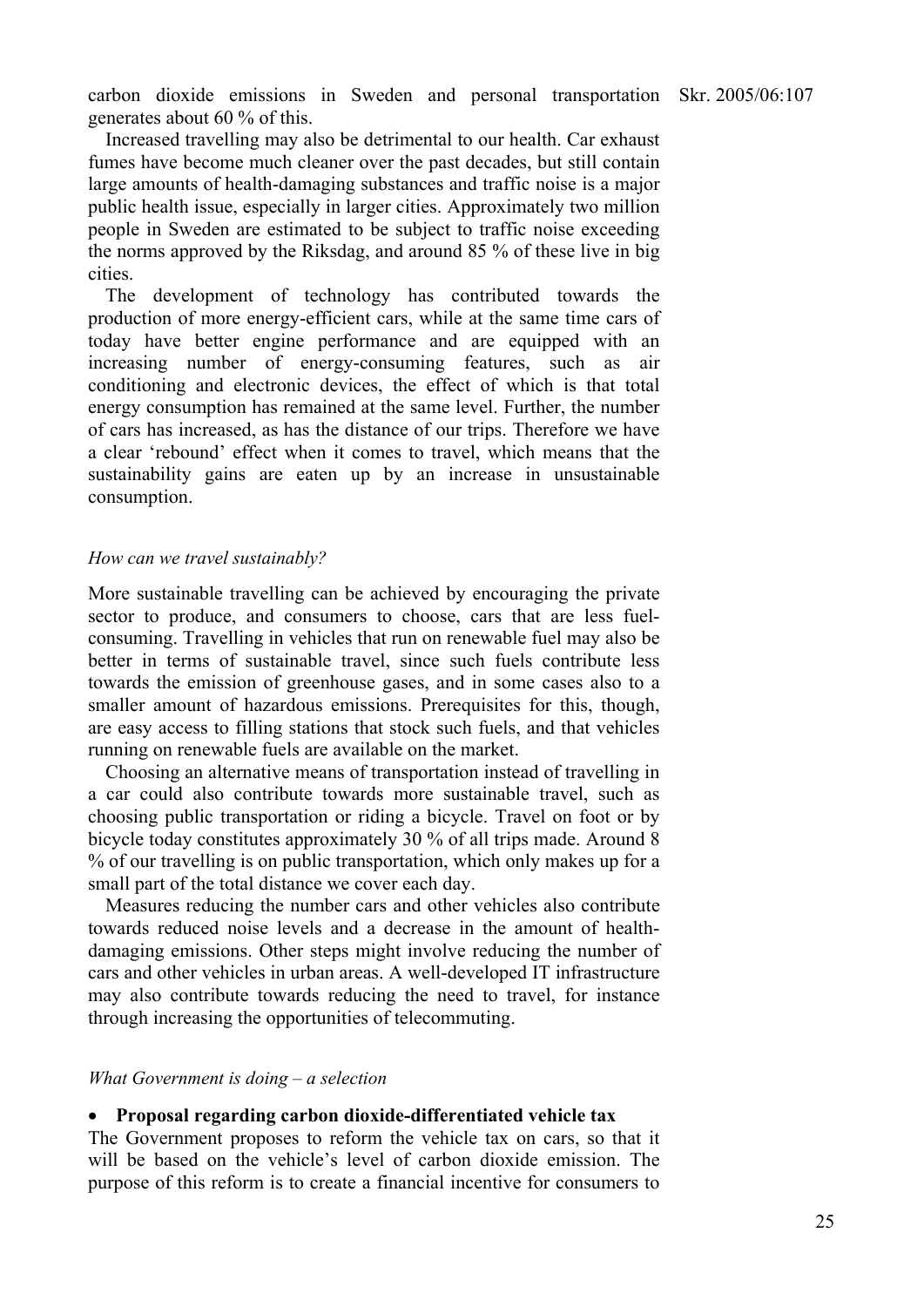choose fuel-efficient cars. The tax further aims to encourage increasing research within this field, along with the development of cars with lower fuel consumption, as well as to the introduction of low fuel consumption models of existing cars in Sweden. The new regulations are proposed to be effective as of 1 May 2006.

### • **Easier access to renewable fuels**

A new law on the obligation to provide renewable fuels, such as ethanol or biogas, is effective as of 1 April 2006. According to the new law all major fuel providers have to offer renewable fuels. The expansion of filling stations is to take place gradually from April 2006 until January 2010, when smaller filling stations must also sell renewable fuels.

### • **Environmental tax on air travel**

The Government proposes to introduce a tax on airline tickets, designed as a tax based on transported passengers. The tax is proposed to be included in the green tax shift. The increased consumption of air travel has contributed towards increased emissions of greenhouse gases, which result in increased climate change. The tax is intended to send a signal to consumers and to be part of the ambition to internalise external costs into the price. The law is proposed to come into force on 1 July 2006. Taxes will not, however, be levied on air trips booked before 1 June 2006.

### • **Congestion charges in Stockholm**

The city of Stockholm is conducting a trial of congestion charges up until the end of July 2006. The trial is combined with increased public transportation. The purpose of the trial is to test whether congestion charges in combination with an expansion of the public transportation system will contribute towards a more efficient traffic system and a cleaner environment.

# • **Clearer labelling system regarding carbon dioxide emission levels in cars**

Today there are requirements for making information on fuel conservation and carbon dioxide emissions available for modern cars that are sold or rented. This labelling system should be developed in order to further make it easy for consumers to choose fuel-efficient vehicles. A labelling system of this type for carbon dioxide emission levels in cars will be developed by, among others, the Swedish Consumer Agency.

# • **Tax exemption for diesel cars equipped with particle filters**

In a proposal to the Riksdag the Government suggests a tax exemption on diesel-driven cars, light buses and light trucks equipped with particle filters. Air pollutants in the form of particles constitute a serious risk to public health. The tax exemption is proposed to be a maximum of SEK 6000 per vehicle and the bill is proposed to come into effect on 1 July 2006.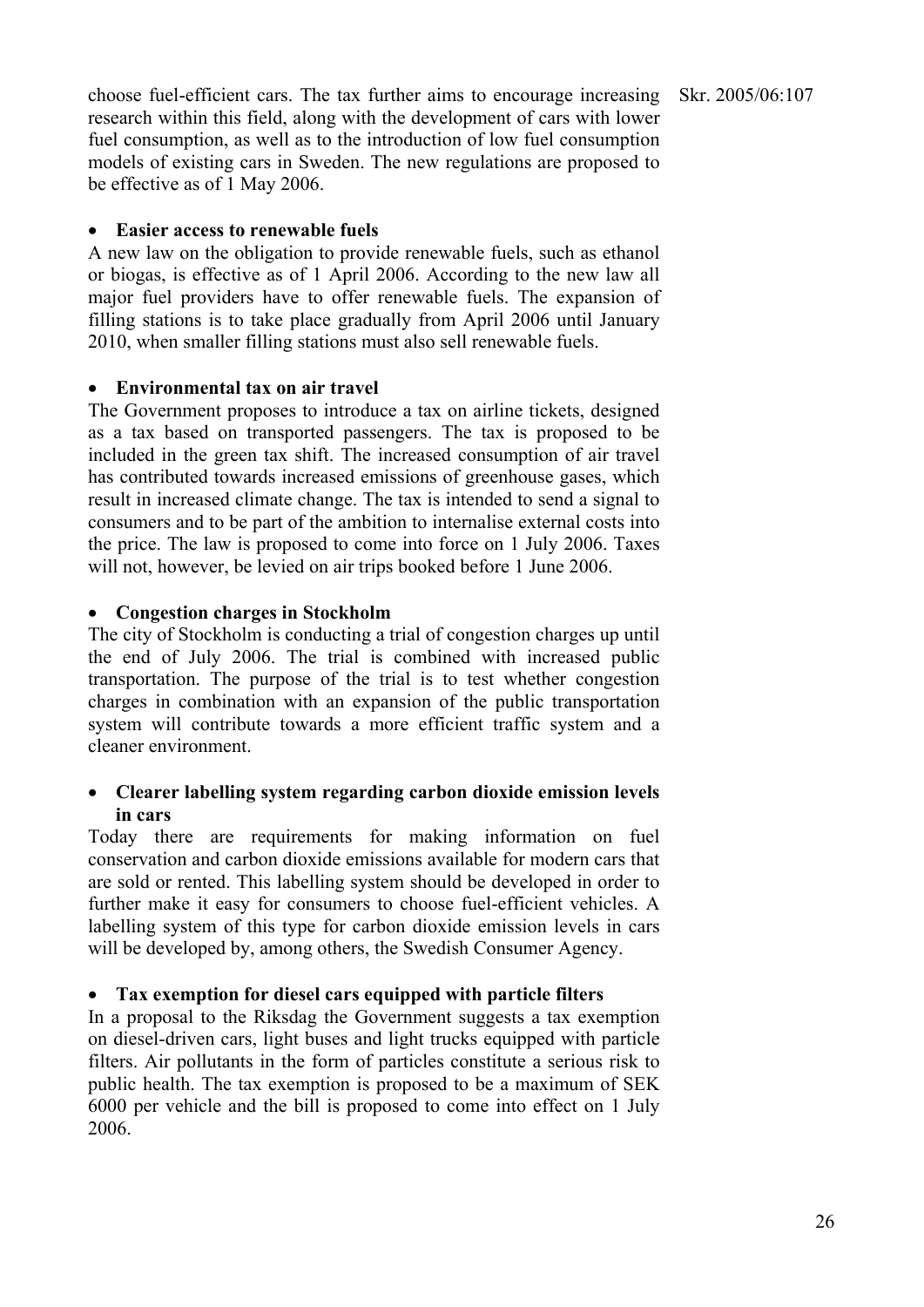#### Skr. 2005/06:107

### • **Environmental classification of alternative engine fuels**

In a proposal to the Riksdag the Government suggests that alternative engine fuels receive a more favourable tax classification. These changes aim to promote the introduction and utilisation of alternative motor fuels, also called propellants; in other words, fuels intended to replace petrol and diesel fuels. The changes are proposed to come into effect on 1 August 2006.

### • **New regulations regarding the purchasing and leasing of green cars for government authorities**

In December 2005 the Government implemented a number of changes to the ordinance regarding the purchasing and leasing of green cars for government authorities. As a result of these changes a minimum of 75 % of all cars purchased or leased by a public authority after 1 January 2006 now must be green cars. This is an increase compared to today's vision of 50 % of the cars being green. In the long-term, this step might lead to more green cars becoming available on the used car market. It may also contribute towards changing the societal norms regarding green cars in a positive direction.

### • **The used and new car guides**

*The used car guide* is one of the most popular websites of the Swedish Consumer Agency. It provides accurate information on the sustainability aspects of used cars, such as fuel consumption. The Swedish Consumer Agency website also offers *The new car guide,* which lists fuel consumption, carbon dioxide emission levels, price, etc., for all new cars that are sold in Sweden (www.konsumentverket.se).

# 4 Evaluation

**Summary:** Annual evaluations will be assessed of the progress towards sustainable consumption patterns, with the help of indicators. The evaluation process is intended to raise awareness and create a debate on sustainable household consumption. A final evaluation will be conducted in 2009.

An evaluation constitutes an important part of the strategic development of control instruments and measures. In order to get an overview of the progress of developments within this area, the Swedish Consumer Agency will be assigned the task of providing an annual account of the degree of sustainability of household consumption patterns, with eight indicators as the point of departure.

Conducting an evaluation with the help of indicators is useful, not only in assisting the Riksdag and the Government in selecting measures that will be effective, but also to those among the general public that have an interest in this issue, as well as to corporations, organisations and authorities. The evaluation is also intended to contribute towards raising awareness and to create a debate on issues regarding sustainable